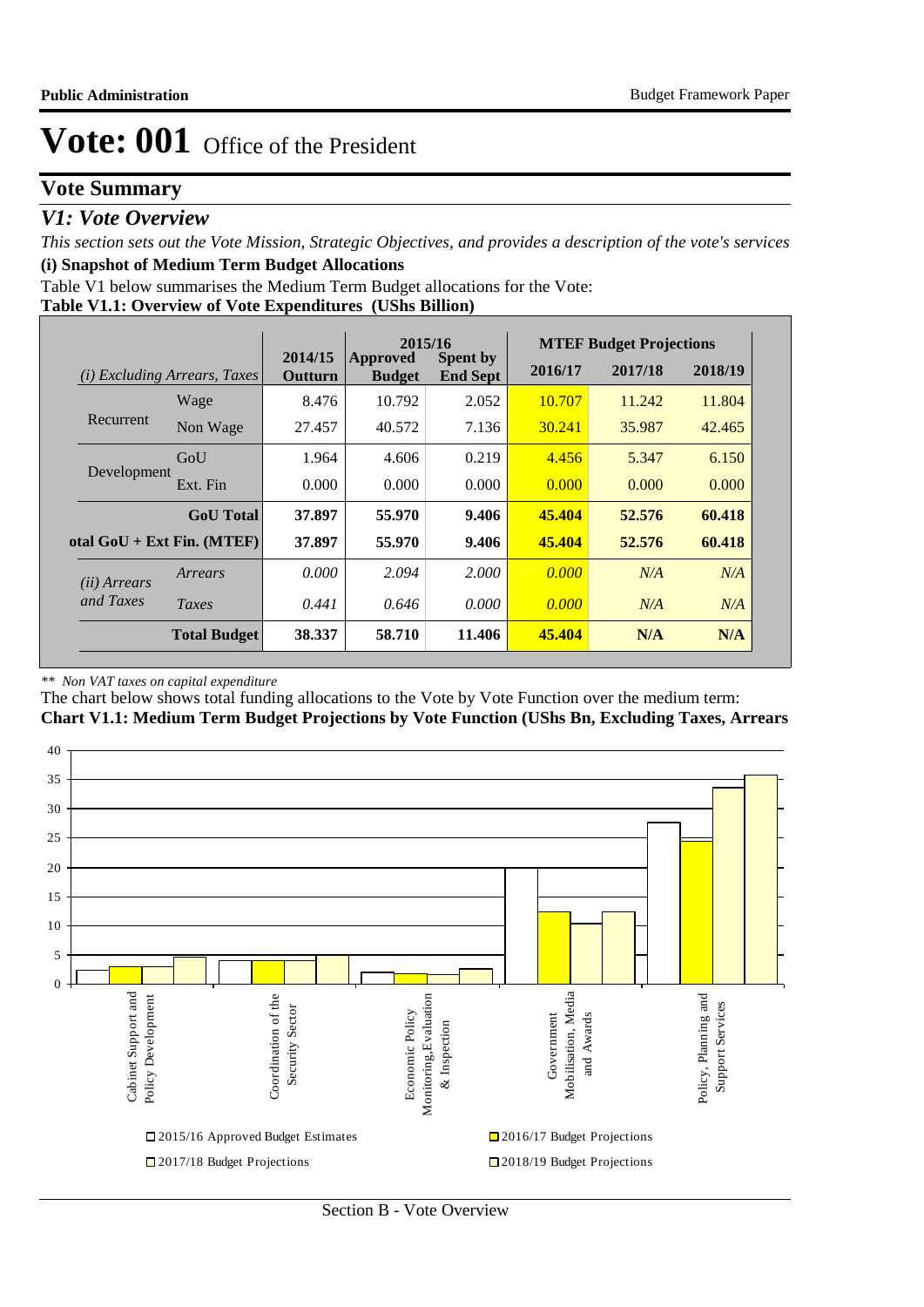### **Vote Summary**

### **(ii) Vote Mission Statement**

The Vote's Mission Statement is:

*"To provide leadership in public policy management and good governance for National Development".*

#### **(iii) Vote Outputs which Contribute to Priority Sector Outcomes**

The table below sets out the vote functions and outputs delivered by the vote which the sector considers as contributing most to priority sector outcomes.

## **Table V1.2: Sector Outcomes, Vote Functions and Key Outputs**

| <b>Sector Outcome 1:</b>                                      | <b>Sector Outcome 2:</b>                                                 | <b>Sector Outcome 3:</b>                                                                |
|---------------------------------------------------------------|--------------------------------------------------------------------------|-----------------------------------------------------------------------------------------|
| <b>Free and Fair Elections</b>                                | <b>Improved Regional and International</b><br>relations                  | <b>Strengthened Policy Management across</b><br>government                              |
|                                                               | Vote Function: 16 01 Economic Policy Monitoring, Evaluation & Inspection |                                                                                         |
| <b>Outputs Contributing to Outcome 1:</b>                     | <b>Outputs Contributing to Outcome 2:</b>                                | <b>Outputs Contributing to Outcome 3:</b>                                               |
| None                                                          | None                                                                     | <b>Outputs Provided</b>                                                                 |
|                                                               |                                                                          | 160101 Monitoring the performance of<br>government policies, programmes<br>and projects |
|                                                               |                                                                          | 160102 Economic policy implementation                                                   |
|                                                               |                                                                          | 160104 Economic Research and<br>Information                                             |
| Vote Function: 16 02 Cabinet Support and Policy Development   |                                                                          |                                                                                         |
| <b>Outputs Contributing to Outcome 1:</b>                     | <b>Outputs Contributing to Outcome 2:</b>                                | <b>Outputs Contributing to Outcome 3:</b>                                               |
| None                                                          | None                                                                     | <b>Outputs Provided</b>                                                                 |
|                                                               |                                                                          | 160201 Cabinet meetings supported                                                       |
|                                                               |                                                                          | 160203 Capacity for policy formulation<br>strengthened                                  |
| Vote Function: 1603 Government Mobilisation, Media and Awards |                                                                          |                                                                                         |
| <b>Outputs Contributing to Outcome 1:</b>                     | <b>Outputs Contributing to Outcome 2:</b>                                | <b>Outputs Contributing to Outcome 3:</b>                                               |
| None                                                          | None                                                                     | <b>Outputs Funded</b>                                                                   |
|                                                               |                                                                          | 160352 Population Mobilised                                                             |

### *V2: Past Vote Performance and Medium Term Plans*

*This section describes past and future vote performance, in terms of key vote outputs and plans to address sector policy implementation issues.* 

### **(i) Past and Future Planned Vote Outputs**

*2014/15 Performance*

Economic Policy Monitoring, Evaluation and Inspection:

The Directorate of Economic Affairs and Research continued to implement its three year Strategic Plan through monitoring of: the progress of rehabilitation of (06) large scale irrigation schemes i.e Doho, Mubuku, Muhokya, Olweny, Atera and Ongom schemes; 7 small scale irrigation schemes, 26 valley dams and 7 valley tanks in Mbale, Pallisa, Soroti, Iganga, Nakasongola, Masindi, Kiryandongo, Nakaseke, Apac, Lira, Alebtong, Amolatar, Kasese, Kabarole, Bushenyi and Kiruhura districts and a report being produced.

Monitored the progress of 22 Hydro Power Energy Projects i.e.Nyagak I, Nyagak II and Nyagak I11(Zombo District); Agbinika Power station (Yumbe District); Gwere-Luzira Power station and Minya Hydro power project (Moyo District); Ayago Hydro power project (Nwoya District); Karuma Hydro power project (Kiryandongo District); Kabalega Hydroelectric power station (Hoima District);Waki Power project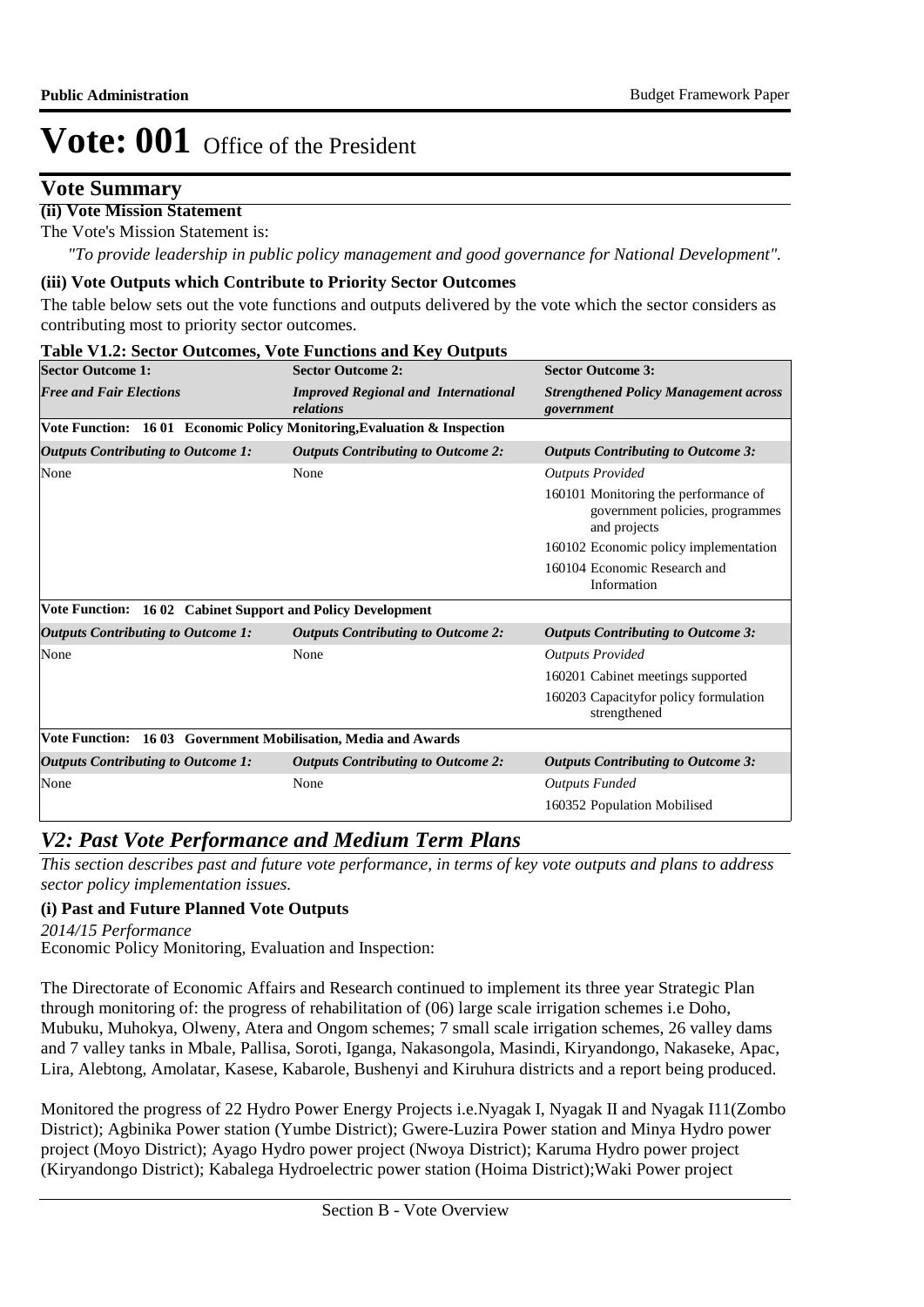## **Vote Summary**

(Masindi District); Maziba George Power station (Kabale District); Kisizi Hospital Power station Limited (Rukungiri District); Kanunungu Power station (Kanungu District); Mubuku I power station, Mubuku III power station, Bugoye Hydro power plant and NyamwambaHydro power plant (Kasese District); Mpnga Power station (Kamwenge District); Isimba Power Station (Kamuli District); Bujagali and Naubaale Hydro power plant (Buikwe District); Kiira Hydro power plant (Jinja District); and SITI Hydro power project (Bwokwo District)and a report produced.

Monitored the status of implementation of 13 solar projects in Gulu, Nwoya, Otuke, Amuru, Alebtong, Katakwiand Serere districts and reports were produced.

Monitored the status of implementation of biogas projects in 11 schools in Mbale, Tororo, Soroti, Wakiso, Mpigi, Masaka, Mbarara and Kayunga districts and report produced.

Research was also carried out on strategies in the skills development policy to ensure that it addresses the requirements of vision 2040 and a report was produced.

The Manifesto Implementation Unit analysed and assessed 12 Reports (02 from MoES, 04 NPA, 02 MoWE, 02 MoH, 01 MAAIF and 01 MoEMD) on the overall implementation of ruling Party Manifesto; conducted field visits in 08districts of Gomba, Sembabule, Mubende, Mbarara, Masindi, Kiryandongo, Mubende and Kyenjojo to analyse the status of implementating the Manifesto.

Cabinet Support and Policy Development:

Cabinet Secretariat supported Cabinet particularly by: issuing 63 Agenda and Minutes of Cabinet Meetings to Ministers and Ministers of State; 12 Agenda and Minutes of Permanent Secretaries; reviewing for adequacy of 157 Draft Cabinet Submissions; issuing 3050 Extracts of Cabinet Decisions to Ministers and Permanent Secretaries; managed 3 ceremonial functions of Cabinet i.e. the swearing in ceremony of the Prime Minister, Newly appointed Ministers; offered support to the Ministry of Public Service to establish/review performance plans and competencies for policy practitioners; held 2 workshops on Regulatory Impact Assessment for senior managers in MDAs; trained 80 Top and 80 Senior Managers in Ministries and Departments in policy formulation and management; organized 01 Permanent Secretaries' Annual retreat and 01 Cabinet retreat; printed and disseminated 50 copies of the Regulatory Impact Assessment Manuals and 50 copies of the guide to policy development and management in Uganda.

Government Mobilization, Media and Awards:

Under the VF of Government Mobilization, Media and Awards, the Vote: through the offices of RDCs / DRDCs conducted 6720 Sensitization meetings in 112 districts on government programmes and projects; held 4032 radio talk shows by RDCs to discuss key Government policies and programmes; conducted 6720 monitoring visits by RDCs to track the performance of Government programmes and projects in the Health, Education, Road, Water and Agriculture Sectors.

The Vote also: organized three (03) National functions (52nd Independence, 29th Victory Day and 26th Heroes' Day Celebrations); conducted leadership trainings at NALI for 65 UPDF soldiers, UPDF Senior Officers for pre-Kimaka (45 days), 360 Senior six leavers (22 days); 202 UPDF Senior Officers' Children (25 days), 350 NRM –MPs (08 days) and 170 URA officials (01 month) and a retreat of RDCs, DRDCs, DISOs, & CAOs was also facilitated. Physical infrastructure at NALI was also maintained through renovation of 08 Houses.

Under the National Honours and Awards; 07 Investiture Ceremonies were held in which 2352 and medalists were honoured i.e. During the 52nd Independence Anniversary Celebrations; Uganda Police at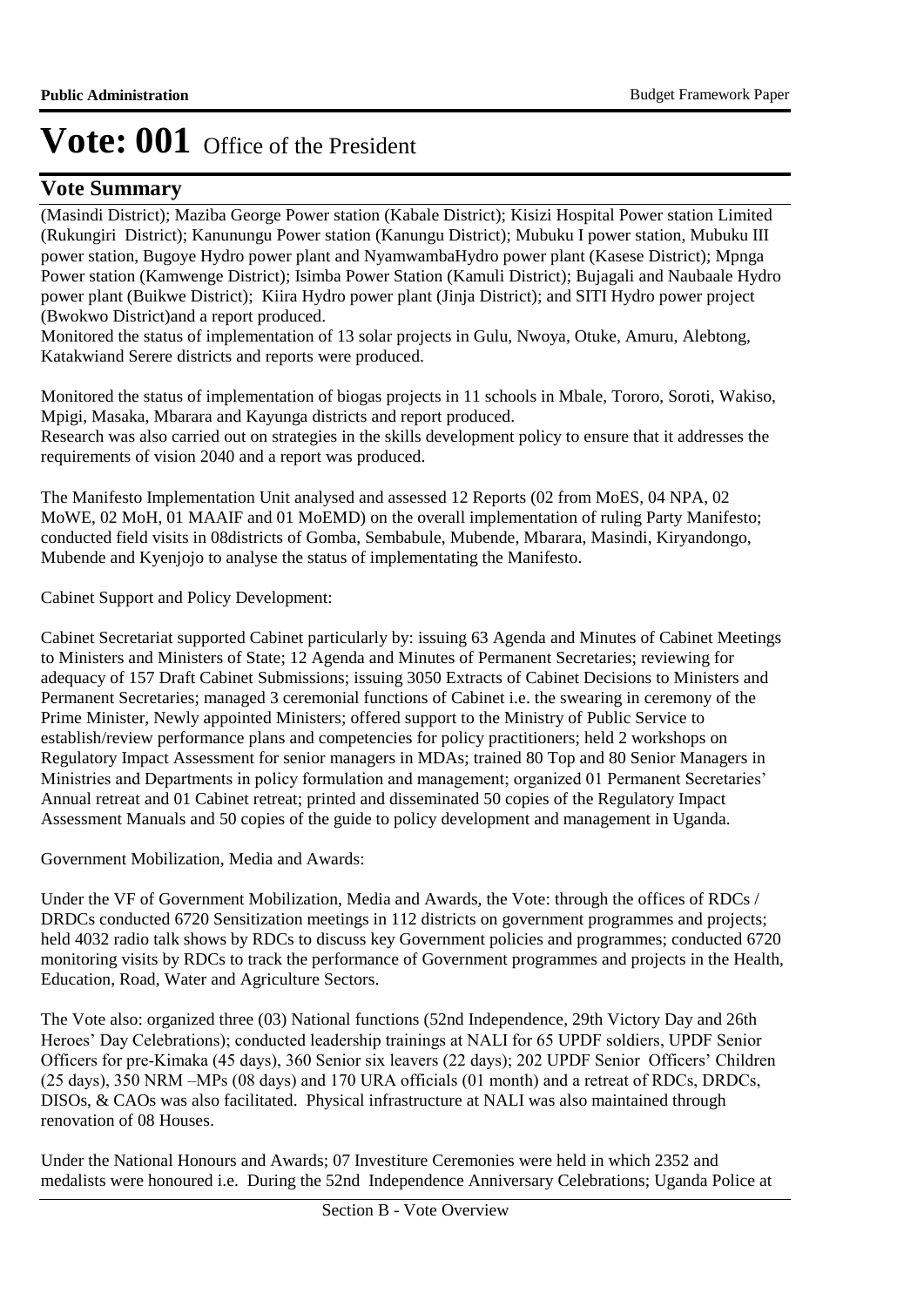## **Vote Summary**

100years; 29th Victory day Celebrations; The Army day (Tarehe Sita); the women's Day; the International Labour Day and Heroes Day. The National Roll of Honours was also updated and verification for 1,000 people was conducted in Western, Eastern, Northern and Central Uganda to identify persons and information on the profiles of the persons being proposed for award during the six investiture ceremonies.

Under the Vote Function output of Political Coordination, the Vote conducted mobilization programs for Diaspora during the North American Convention; held dialogue meetings with groups from UK, Germany, USA and South Africa on how they could participate in development; organized i.e. 02 mobilization workshops for RDCs and DRDCs for Acholi and Busoga sub regions in Gulu and Jinja, respectively; and held 01 workshop for Vice Chancellors and Senior Lectures in Kampala.

In a bid to promote Patriotism, the National Secretariat for Patriotism Clubs conducted nine (09) Zonal training programmes for 36644 teachers and students; held a National training course for 1006 S6 leavers conducted at the Police Training School – Kabalye; monitored 604 schools/ clubs in 33 districts and facilitated 33 school initiated programs for tertiary institutions and secondary schools.

Under the VF of Policy Planning and Support Services, the Vote coordinated activities of the Public Administration Sector and in particular produced a Sector Development Plan fully aligned to the NDP II for the planning period 2015/16 – 2019/20. The Vote also procured ten (10) new double cabin pickups for field offices and completed construction works for one new office block in Rubirizi District, while works at Butaleja are expected to be handed over by 30th November 2015.

### *Preliminary 2015/16 Performance*

### Economic Policy Monitoring, Evaluation & Inspection

The National Transmission Backbone and Business Process Outsourcing Projects monitored in the districts of Wakiso, Nakasongola, Luweero and Kampala, Tororo, Busia, Jinja, Mukono, Masindi, Hoima, Kabarole and Kasese, Gulu, Kumi and Lira. The report is being compiled. Monitored the status of infrastructure in 06 National parks of Lake Mburo National Park, Bwindi Impenetrable Forest National Park, Queen Elizabeth National Park, Mt. Rwenzori National Park, Kidepo Valley National Park, Mt. Elgon National Park and Kibaale National Park; and 2 tourism training institutes in Kasese and Jinja. The report is being compiled. Conducted a research on the implementation of model parishes in Iganga, Mukono, Tororo, Kamuli, Busia, Sembabule, Masaka, Gomba, Nakaseke, Kalungu, Sheema, Rukungiri, Bushenyi, Ntungamo and Kamwenge districts and report is being compiled. Spot inspections on fisheries projects in the districts of Buikwe, Mayuge, Busia, Namayingo, Mukono, Kayunga, Buyende, Soroti, Mpigi, Masaka, Kalungu, Rakai, Busia, Kagadi, Ntoroko, Hoima, Nakasongola, Luweero and Wakiso conducted and report produced. Consultation with key stakeholders to review the national export strategy is on-going. The Manifesto Implementation Unit analyzed and produced 03 Reports from Ministry of Health, Agriculture, Animal Industries and Fisheries; and Energy and Mineral Development. The Unit also monitored the progress of achievement of Manifesto commitments in the districts of Ibanda, Mbarara and Isingiro and report produced. Farmers were also met on the same program. Produced quarter one report for FY 2015/16 and 01 annual report for 2014/15 on the status of manifesto implementation produced. 01 Media programme (radio talk show) on Manifesto achievements conducted on Radio West in Mbarara.

### Cabinet Support and Policy Development

The Cabinet Secretariat supported the Cabinet by issuing; 15 Agenda and Minutes of Cabinet Meetings issued to Ministers and Ministers of State, 05 Agenda and Minutes of Permanent Secretaries and 1300 Extracts of Cabinet Decisions to Ministers and Permanent Secretaries; sorted 2014 Cabinet records (Minutes and Memoranda) and facilitated 01 Cabinet Committee Meeting. The Cabinet Secretariat also reviewed 117 submissions to Cabinet for adequacy and consistency, developed 150 Policy Resource Materials for dissemination, trained 05 MDAs namely: Ministry of Information Communication Technology; Office of the President; Ministry of Gender, Labour & Social Development; Uganda Revenue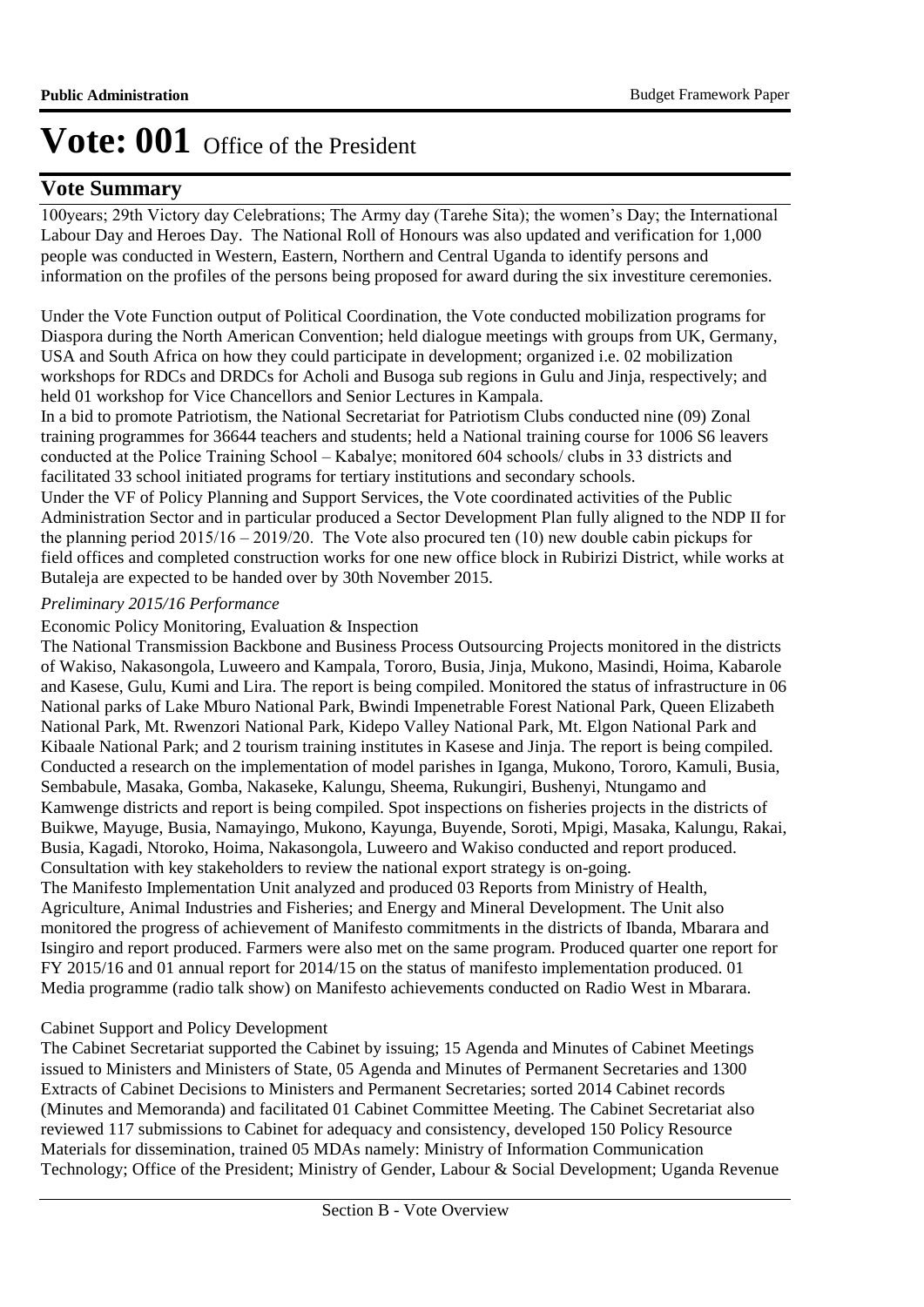## **Vote Summary**

Authority; and Uganda Prisons Service in Policy development processes.

#### Government Mobilization, Media and Awards

The population was mobilized for development through the office of the RDCs by way of conducting 672 sensitization meetings and 1344 Radio talk shows in 112 districts on Government programmes, projects and policies. 1008 monitoring visits for government programs were also conducted by RDCs in all districts. Regarding preparations for the Papal visit, the vote held 08 National Organizing Committee meetings between the government and the Uganda Episcopal Conference.

The Minister without Portofolio and In-Charge of Political Mobilization held 01 Workshop with the intercottage group on skilling in Old Kampala; 01 consultative meeting on Wealth Creation with various leaders in Lango sub region covering the districts of Apac, Alebtong, Otuke, Dokolo, Kole, Pader, and Amuru; mobilized three women groups in Busia Municipality, Tweggatte Group in Kampala and Adventist Centre at Makerere on skills enhancement.

The Uganda Media Centre covered events of 45 MDAs, wrote and published 53 opinions and statements on government to the Media, held 01 theme night; and coordinated attendance and monitored 215 radio and 28 TV talk shows by government officials. In addition, the Media Centre accredited 2250 local and international journalists, held 12 media focus meeting and 60 internal editorial meetings, monitored 26,460 local and international websites and coordinated coverage of 69 functions of the H.E the President. The National Leadership Institute Kyankwanzi trained 254 Trainees, instructors and staff for three months; and 80 URA Managers for one month. The construction of the accommodation facility ongoing at the Institute is on-going.

The Presidential Awards Committee conducted research in the Northern region to identify persons and information on the profiles of the persons being proposed for award of medals during the 53rd Independence Anniversary; updated the National Roll of Honour; produced and submitted to H.E the President for approval of the list of proposed medallists for the 53rd Independence Anniversary and held 01 Meeting of the Presidential Awards Committee on September 10, 2015 in preparation for the 53rd Independence Anniversary.

The vote continued with efforts to inculcate the spirit of Patriotism among students and therefore trained 2,503 Students and teachers from Greater Mpigi, Mbarara and Kibaale District, 116 Tutors from Health training institutions at Jinja S.S; supported 4 school based patriotism training programmes in Soroti, Trinity College Nabbingo, St. Michael S.S and Mulago Tutors College; monitored 289 clubs in the districts of Mukono, Mayauge, Iganga, Kabale, Buikwe, Buvuma and Kayunga; and conducted 2 media programs in the Districts of Luuka and Kampala.

Policy, Planning and Support Services

Under Policy, Planning and Support Services, the Vote provided effective support services for the efficient management of human and financial resources and in particular: prepared the Final Accounts submitted them to the Accountant General by 30th September 2015; compiled and submitted to Parliament and MoFPED the Annual performance report by 31st July 2015, disbursed financial releases to Departments and directorates within one week of receipt of funds; trained 04 Staff in the fields of policy, financial and human resource management; paid salaries for 742 staff by 28th of every month and paid 273 pensioners. The procurement process for 422 tyres, 10 double cabin pickups, 04 station wagons, 01 Omni-bus 14 seater is ongoing and the draft contracts have been cleared by the Solicitor General. Construction works for new office blocks at Lwengo and Bundibugyo are at ring beam level.

The Kampala Capital City and Metropolitan Policy Services has commenced the process to amend KCC Act, 2010 and provide for Regulations which have been laid before Parliament and approval. A concept note on the operationalization of the Metropolitan Physical Planning Authority has been developed.

### **Table V2.1: Past and 2016/17 Key Vote Outputs\***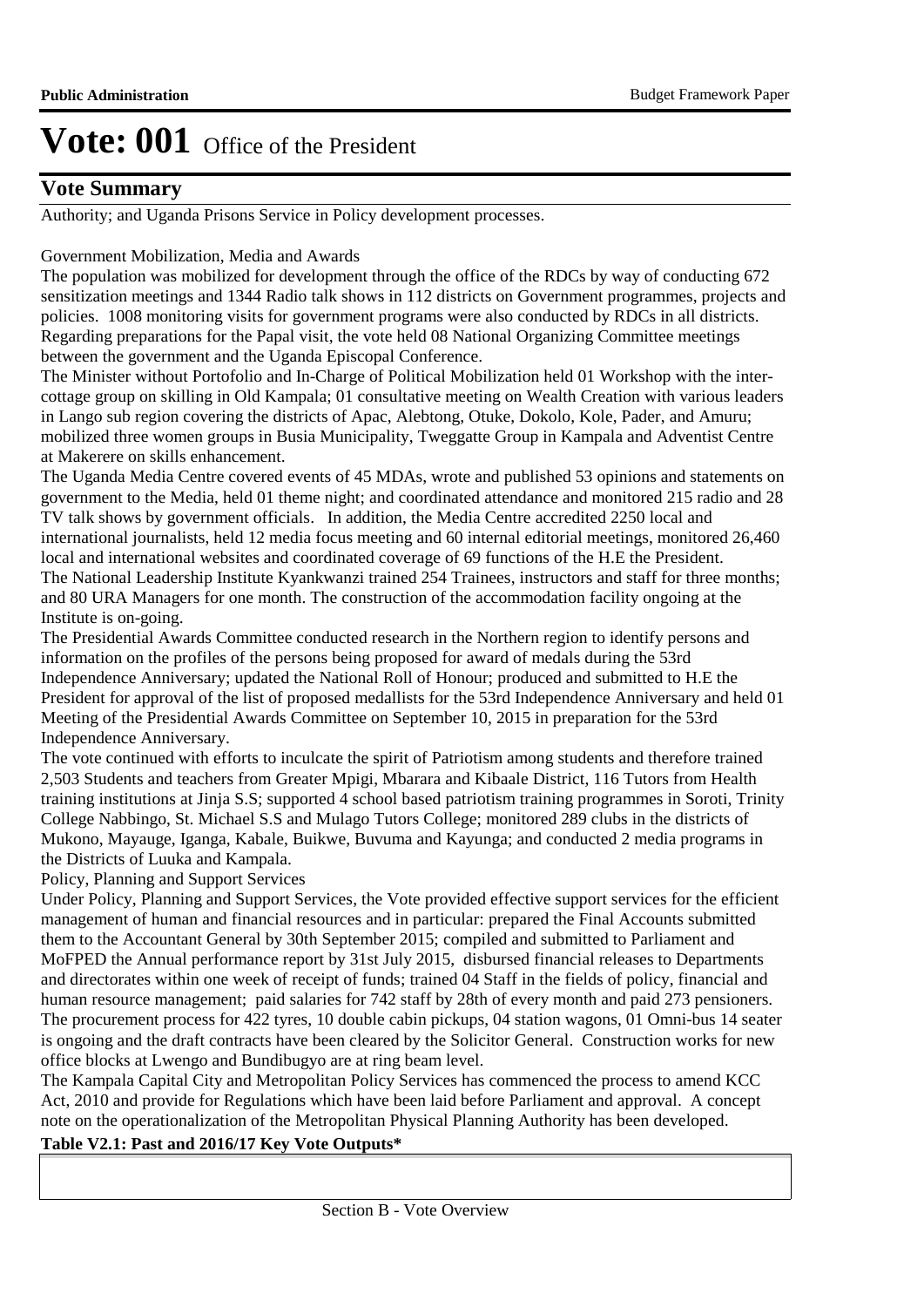| Vote, Vote Function                                                                                          | <b>Approved Budget and</b>                                                                                                                                                                                                                                                                                                                                                                                                                              | 2015/16 | <b>Spending and Outputs</b>                                                                                                                                                                                                                                                                                                                                                                                                                    |       | 2016/17<br><b>Proposed Budget and</b>                                                                                                                                                                                                                                                                                                                                                                                                                                                               |
|--------------------------------------------------------------------------------------------------------------|---------------------------------------------------------------------------------------------------------------------------------------------------------------------------------------------------------------------------------------------------------------------------------------------------------------------------------------------------------------------------------------------------------------------------------------------------------|---------|------------------------------------------------------------------------------------------------------------------------------------------------------------------------------------------------------------------------------------------------------------------------------------------------------------------------------------------------------------------------------------------------------------------------------------------------|-------|-----------------------------------------------------------------------------------------------------------------------------------------------------------------------------------------------------------------------------------------------------------------------------------------------------------------------------------------------------------------------------------------------------------------------------------------------------------------------------------------------------|
| <b>Key Output</b>                                                                                            | <b>Planned outputs</b>                                                                                                                                                                                                                                                                                                                                                                                                                                  |         | <b>Achieved by End Sept</b>                                                                                                                                                                                                                                                                                                                                                                                                                    |       | <b>Planned Outputs</b>                                                                                                                                                                                                                                                                                                                                                                                                                                                                              |
| Vote: 001 Office of the President<br>Vote Function: 1601 Economic Policy Monitoring, Evaluation & Inspection |                                                                                                                                                                                                                                                                                                                                                                                                                                                         |         |                                                                                                                                                                                                                                                                                                                                                                                                                                                |       |                                                                                                                                                                                                                                                                                                                                                                                                                                                                                                     |
| <b>Output: 160101</b>                                                                                        |                                                                                                                                                                                                                                                                                                                                                                                                                                                         |         | Monitoring the performance of government policies, programmes and projects                                                                                                                                                                                                                                                                                                                                                                     |       |                                                                                                                                                                                                                                                                                                                                                                                                                                                                                                     |
|                                                                                                              | The performance of the                                                                                                                                                                                                                                                                                                                                                                                                                                  |         | The National Transmission                                                                                                                                                                                                                                                                                                                                                                                                                      |       |                                                                                                                                                                                                                                                                                                                                                                                                                                                                                                     |
| Description of Outputs:                                                                                      | National Transmission<br><b>Backbone Project and Business</b><br>Process Outsourcing monitored<br>in the four regions of the<br>country and status reports<br>produced.<br>The performance of the<br>Karamoja Livelihood<br><b>Improvement Programme</b><br>(KALIP) and Luwero-Rwenzori<br>Development Programme<br>(LRDP) monitored and status<br>report produced.<br>Dialogue meeting organized<br>with key stakeholders in the<br>sectors monitored. |         | Backbone Project and the<br><b>Business Process Outsourcing</b><br>Projects monitored in the 4<br>regions of the country. Districts<br>visited include; Wakiso,<br>Nakasongola, Luweero and<br>Kampala in the central region;<br>Tororo, Busia, Jinja, Mukono in<br>the Eastern region; Masindi,<br>Hoima, Kabarole and Kasese in<br>the Western region; and Gulu,<br>Kumi and Lira in the Northern<br>region. The report is being<br>compiled |       | Monitoring conducted to assess<br>the implementation of Youth<br><b>Livelihood Programme and</b><br>report produced<br>A process evaluation of the<br>implementation of the rural<br>water and sanitation grant under<br><b>Poverty Alleviation Funds</b><br>(PAF) conducted and report<br>produced<br>Monitoring the implementation<br>$\sigma f$<br><b>Social Assistance Grant for</b><br><b>Empowerment and report</b><br>produced<br>3 dialogue meetings held to<br>discuss monitoring findings |
| Performance Indicators:                                                                                      |                                                                                                                                                                                                                                                                                                                                                                                                                                                         |         |                                                                                                                                                                                                                                                                                                                                                                                                                                                |       |                                                                                                                                                                                                                                                                                                                                                                                                                                                                                                     |
| Percentage of follow up<br>action undertaken on issues<br>identified from monitoring                         | 100                                                                                                                                                                                                                                                                                                                                                                                                                                                     |         | 25                                                                                                                                                                                                                                                                                                                                                                                                                                             |       | 100                                                                                                                                                                                                                                                                                                                                                                                                                                                                                                 |
| exercises.                                                                                                   |                                                                                                                                                                                                                                                                                                                                                                                                                                                         |         |                                                                                                                                                                                                                                                                                                                                                                                                                                                |       |                                                                                                                                                                                                                                                                                                                                                                                                                                                                                                     |
| Number of public<br>programmes/projects<br>inspected in National<br>Priorities.                              | 4                                                                                                                                                                                                                                                                                                                                                                                                                                                       |         | $\overline{c}$                                                                                                                                                                                                                                                                                                                                                                                                                                 |       | $\overline{4}$                                                                                                                                                                                                                                                                                                                                                                                                                                                                                      |
| Output Cost: UShs Bn:                                                                                        |                                                                                                                                                                                                                                                                                                                                                                                                                                                         | 0.753   | $UShs Bn$ :                                                                                                                                                                                                                                                                                                                                                                                                                                    | 0.170 | <b>UShs Bn:</b><br>0.623                                                                                                                                                                                                                                                                                                                                                                                                                                                                            |
| <b>Output: 160102</b>                                                                                        | <b>Economic policy implementation</b>                                                                                                                                                                                                                                                                                                                                                                                                                   |         |                                                                                                                                                                                                                                                                                                                                                                                                                                                |       |                                                                                                                                                                                                                                                                                                                                                                                                                                                                                                     |
| Description of Outputs:                                                                                      | The infrastructure (Roads and<br>airfields) in 11 national parks<br>and performance of the 2<br>tourism training institutes in<br>Jinja and Kasese monitored and<br>status report produced.<br>The performance of DICOSS<br>project monitored in the 25<br>Districts and status report<br>produced.<br>Research conducted on 4 key<br>issues affecting the economy.                                                                                     |         | Monitored the status of<br>infrastructure in 08 national<br>parks of Lake Mburo National<br>Park, Bwindi Impenetrable<br>Forest National Park, Queen<br>Elizabeth National Park, Mt.<br>Rwenzori National Park,<br>Kidepo valley National Park,<br>Mt. Elgon National Park and<br>Kibaale National Park; and 2<br>tourism training institutes in<br>Kasese and Jinja. The report is<br>being compiled.<br>Conducted a research on the          |       | Follow up on implementation of<br>M&E recommendations of FY<br>$2013/14$ on the<br>industrial parks<br>A study on effective and<br>efficent management of<br>government fleet conducted and<br>actionable recommendations<br>generated.<br>An outcome evaluation of the<br><b>MATIP</b> markets conducted<br><b>Consolidated RDCs' Field</b>                                                                                                                                                        |
|                                                                                                              |                                                                                                                                                                                                                                                                                                                                                                                                                                                         |         | implementation of model<br>parishes in Iganga, Mukono,<br>Tororo, Kamuli and Busia in the<br>Eastern region; Sembabule,<br>Masaka, Gomba, Nakaseke and<br>Kalungu in the Central region;                                                                                                                                                                                                                                                       |       | based report produced and<br>disseminated.<br>Spot inspection carried out on<br>emerging economic issues and<br>report produced.                                                                                                                                                                                                                                                                                                                                                                    |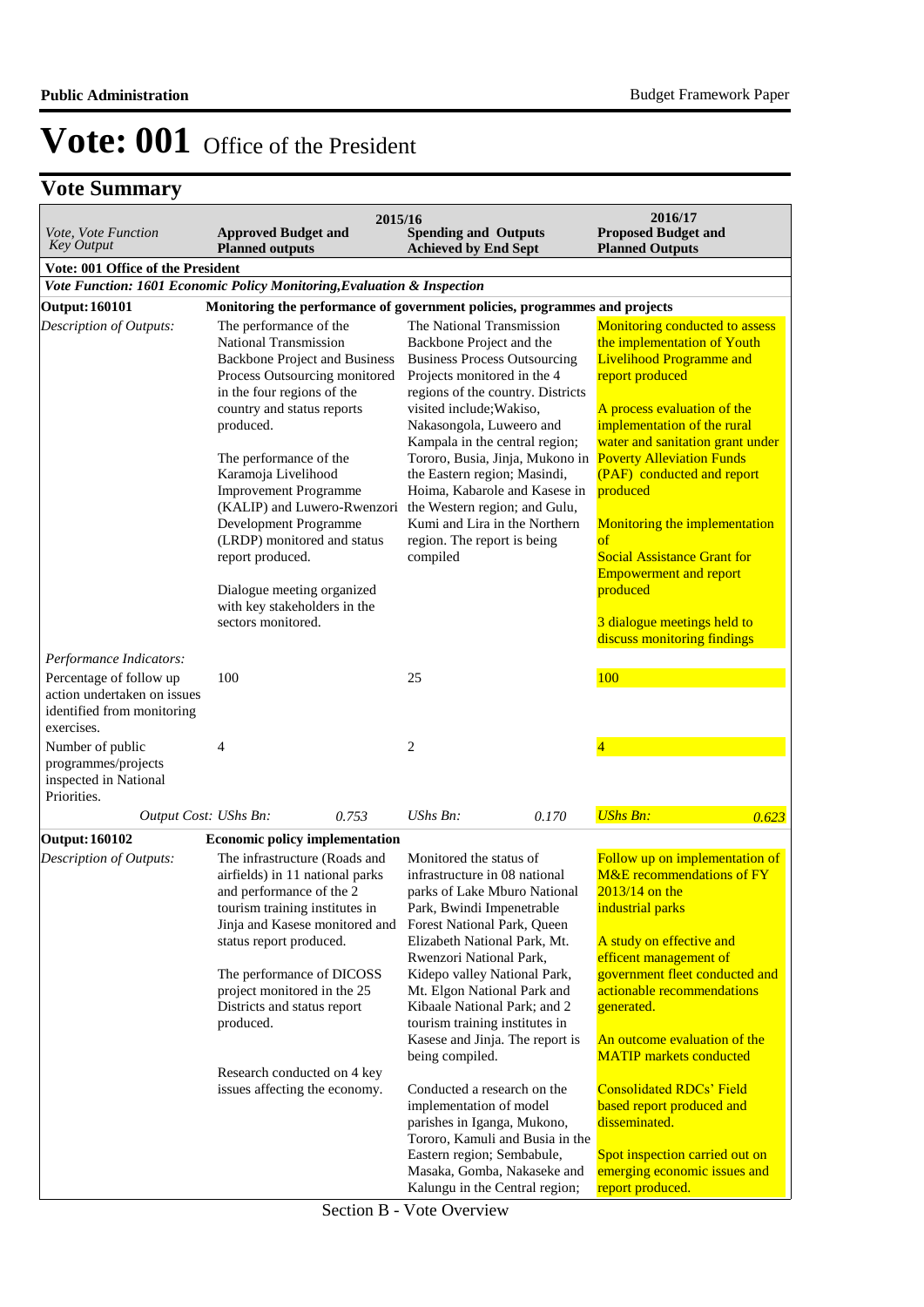| Vote, Vote Function<br><b>Key Output</b>                                                | <b>Approved Budget and</b><br><b>Planned outputs</b>                                                                           | 2015/16 | <b>Spending and Outputs</b><br><b>Achieved by End Sept</b>                                                                                                                    |                                                                                                                                                                                                                         | 2016/17<br><b>Proposed Budget and</b><br><b>Planned Outputs</b>                                                                                                                                                                                                                                                                                                                                                                                      |       |  |
|-----------------------------------------------------------------------------------------|--------------------------------------------------------------------------------------------------------------------------------|---------|-------------------------------------------------------------------------------------------------------------------------------------------------------------------------------|-------------------------------------------------------------------------------------------------------------------------------------------------------------------------------------------------------------------------|------------------------------------------------------------------------------------------------------------------------------------------------------------------------------------------------------------------------------------------------------------------------------------------------------------------------------------------------------------------------------------------------------------------------------------------------------|-------|--|
| Performance Indicators:<br>Number of dialogue<br>meetings held with MDAs to             | 2                                                                                                                              |         | the Western region.<br>projects in the districts of<br>Buikwe, Mayuge, Busia,<br>Buyende, Soroti, Mpigi,<br>Kagadi, Ntoroko, Hoima,<br>is being compiled.<br>$\boldsymbol{0}$ | Sheema, Rukungiri, Bushenyi,<br>Ntungamo and Kamwenge in<br>Spot inspections on fisheries<br>Namayingo, Mukono, Kayunga,<br>Masaka, Kalungu, Rakai, Busia,<br>Nakasongola, Luweero and<br>Wakiso conducted and a report | $\overline{\mathbf{3}}$                                                                                                                                                                                                                                                                                                                                                                                                                              |       |  |
| address issues identified<br>during monitoring.                                         |                                                                                                                                |         |                                                                                                                                                                               |                                                                                                                                                                                                                         |                                                                                                                                                                                                                                                                                                                                                                                                                                                      |       |  |
| Output Cost: UShs Bn:                                                                   |                                                                                                                                | 0.427   | $UShs Bn$ :                                                                                                                                                                   | 0.100                                                                                                                                                                                                                   | <b>UShs Bn:</b>                                                                                                                                                                                                                                                                                                                                                                                                                                      | 0.342 |  |
| <b>Output: 160104</b>                                                                   | <b>Economic Research and Information</b>                                                                                       |         |                                                                                                                                                                               |                                                                                                                                                                                                                         |                                                                                                                                                                                                                                                                                                                                                                                                                                                      |       |  |
| Description of Outputs:                                                                 | <b>National Export Policy</b><br>reviewed.<br>National Policy on delivery of<br>Veterinary services, 2003<br>reviewed.         |         | Consultation with key<br>stakeholders to review the<br>going.                                                                                                                 | national export strategy is on-                                                                                                                                                                                         | A study conducted on the<br>outcomes of the Vegetable oil<br>seed Project<br>Stakeholder dialogue held on<br>the findings of the outcomes of<br>the Vegetable seed oil project<br>A study conducted on the<br>implementation of strengthening<br>human resource base for health<br>project<br><b>Stakeholder dialogue meeting</b><br>held on the findings of the<br>implementation of the<br>strengthening human resource<br>base for health project |       |  |
| Performance Indicators:                                                                 |                                                                                                                                |         |                                                                                                                                                                               |                                                                                                                                                                                                                         |                                                                                                                                                                                                                                                                                                                                                                                                                                                      |       |  |
| Number of policy reviews<br>conducted                                                   |                                                                                                                                | 0.325   | 1<br>UShs Bn:                                                                                                                                                                 | 0.077                                                                                                                                                                                                                   | $\overline{2}$<br><b>UShs Bn:</b>                                                                                                                                                                                                                                                                                                                                                                                                                    |       |  |
| Output Cost: UShs Bn:                                                                   | <b>UShs Bn:</b>                                                                                                                |         |                                                                                                                                                                               |                                                                                                                                                                                                                         | 0.481 <i>UShs Bn:</i>                                                                                                                                                                                                                                                                                                                                                                                                                                | 0.285 |  |
| <b>Vote Function Cost</b><br>Vote Function: 1602 Cabinet Support and Policy Development |                                                                                                                                |         | 2.072 UShs Bn:                                                                                                                                                                |                                                                                                                                                                                                                         |                                                                                                                                                                                                                                                                                                                                                                                                                                                      | 1.722 |  |
| <b>Output: 160201</b>                                                                   | <b>Cabinet meetings supported</b>                                                                                              |         |                                                                                                                                                                               |                                                                                                                                                                                                                         |                                                                                                                                                                                                                                                                                                                                                                                                                                                      |       |  |
| Description of Outputs:                                                                 | 1.42 Agenda and Minutes of<br>Cabinet Meetings issued to<br>Ministers and Ministers of State. Ministers and Ministers of State |         | 15 Agenda and Minutes of<br>Cabinet Meetings issued to                                                                                                                        |                                                                                                                                                                                                                         | 60 Agenda and Minutes of<br><b>Cabinet Meetings issued to</b><br><b>Ministers and Ministers of State.</b>                                                                                                                                                                                                                                                                                                                                            |       |  |
|                                                                                         | 2.12 Agenda and Minutes of<br><b>Permanent Secretaries Meetings</b><br>issued.                                                 |         | 05 Agenda and Minutes of                                                                                                                                                      | Permanent Secretaries issued                                                                                                                                                                                            | 12 Agenda and Minutes of<br><b>Permanent Secretaries Meetings</b><br>issued.                                                                                                                                                                                                                                                                                                                                                                         |       |  |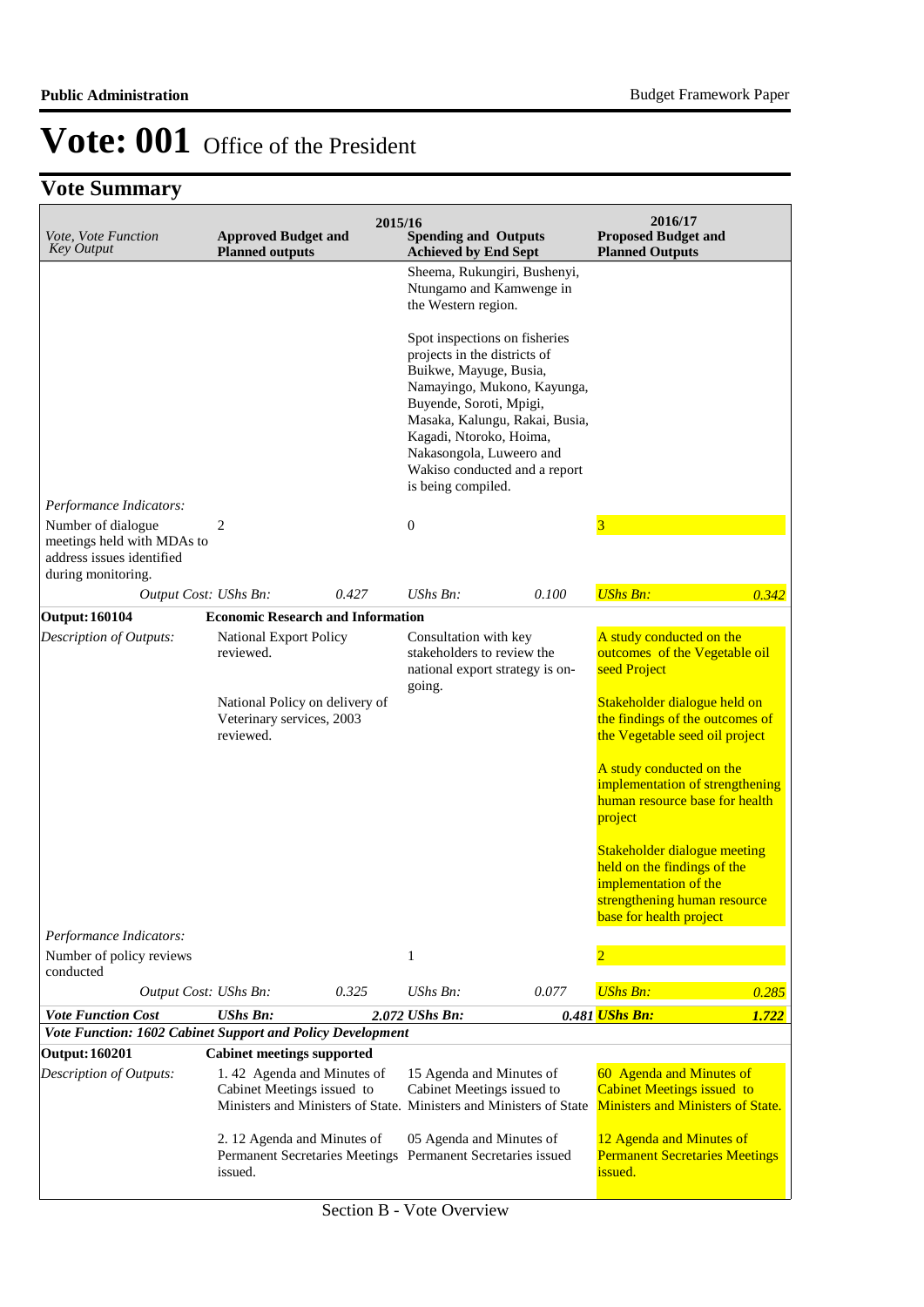## **Vote Summary**

| Vote, Vote Function<br><b>Key Output</b>                                                            | 2015/16<br><b>Approved Budget and</b><br><b>Planned outputs</b>                                                                                                                                                       | <b>Spending and Outputs</b><br><b>Achieved by End Sept</b>                             | 2016/17<br><b>Proposed Budget and</b><br><b>Planned Outputs</b>                                                                                                                               |
|-----------------------------------------------------------------------------------------------------|-----------------------------------------------------------------------------------------------------------------------------------------------------------------------------------------------------------------------|----------------------------------------------------------------------------------------|-----------------------------------------------------------------------------------------------------------------------------------------------------------------------------------------------|
|                                                                                                     | 3.3600 extracts of Cabinet<br>Decisions issued to Ministers<br>and Permanent Secretaries.                                                                                                                             | 1300 Extracts of Cabinet<br>Decisions issued to Ministers<br>and Permanent Secretaries | 4400 extracts of Cabinet<br><b>Decisions issued to Ministers</b><br>and Permanent Secretaries.                                                                                                |
|                                                                                                     | 4. Returns on implementation of<br>Cabinet Decisions placed on the<br>Cabinet Agenda every month.<br>5. Cabinet records(Minutes and<br>Memoranda) for 2013 and 2014<br>sorted and bound and part of<br>$2015$ sorted. |                                                                                        | Four (04) Returns on<br>implementation of Cabinet<br>Decisions placed on the Cabinet<br>Agenda every month.<br>Four (04) sets of Cabinet<br>records(Minutes and<br>Memoranda) for 2015 sorted |
|                                                                                                     | 6.4 Cabinet Committee<br>Meetings facilitated.                                                                                                                                                                        |                                                                                        | and bound and part of 2016<br>sorted.<br>Twelve (12) Cabinet Committee                                                                                                                        |
|                                                                                                     | 7. Ceremonial functions of<br>Cabinet managed.<br>8. 1 Cabinet Retreat and 1                                                                                                                                          |                                                                                        | Meetings facilitated.<br>One (01) Ceremonial function                                                                                                                                         |
|                                                                                                     | <b>Permanent Secretaries' Retreat</b><br>organised.                                                                                                                                                                   |                                                                                        | of Cabinet managed.<br>01 Cabinet Retreat for five days<br>and 01 Permanent Secretaries'                                                                                                      |
|                                                                                                     | 9. The Public Service<br>Readiness Workshop for<br>Permanent Secretaries and<br>Senior Managers across<br>Government organised.                                                                                       |                                                                                        | Retreat organized.<br><b>Workshop for Personal</b><br><b>Assistants to Ministers</b><br>organized.                                                                                            |
|                                                                                                     |                                                                                                                                                                                                                       |                                                                                        | Eight (08) staff trained in<br>various courses to support<br>Cabinet in executing its<br>mandate.                                                                                             |
|                                                                                                     |                                                                                                                                                                                                                       |                                                                                        | <b>Commencement of</b><br>computerization of Cabinet<br>records.                                                                                                                              |
| Performance Indicators:                                                                             |                                                                                                                                                                                                                       |                                                                                        | <b>Cabinet Forward Agenda</b><br>prepared and enforced.                                                                                                                                       |
| Average time taken to<br>communicate Cabinet<br>decisions to MDAs after<br>confirmation of minutes. | 3                                                                                                                                                                                                                     | 3                                                                                      | $\overline{\mathbf{3}}$                                                                                                                                                                       |
| Average number of days<br>taken to scrutinize Cabinet<br>submissions                                | 5                                                                                                                                                                                                                     | 3                                                                                      | 3                                                                                                                                                                                             |
| Output Cost: UShs Bn:                                                                               | 1.590                                                                                                                                                                                                                 | $UShs Bn$ :<br>0.250                                                                   | <b>UShs Bn:</b><br>2.090                                                                                                                                                                      |
| <b>Output: 160203</b><br>Description of Outputs:                                                    | <b>Capacityfor policy formulation strengthened</b><br>1. One Cabinet Forward Agenda 67 submissions to Cabinet<br>Plan prepared and enforced to<br>guide submissions to Cabinet.                                       | reviewed<br>for adequacy and consistency                                               | One sensitization workshop on<br>Scheme of Service (SoS) for<br><b>Policy Analysts held, and 400</b>                                                                                          |
|                                                                                                     | 2.160 submissions to Cabinet                                                                                                                                                                                          | 150 Policy Resource Materials                                                          | copies of SoS printed and<br>distributed.                                                                                                                                                     |

Section B - Vote Overview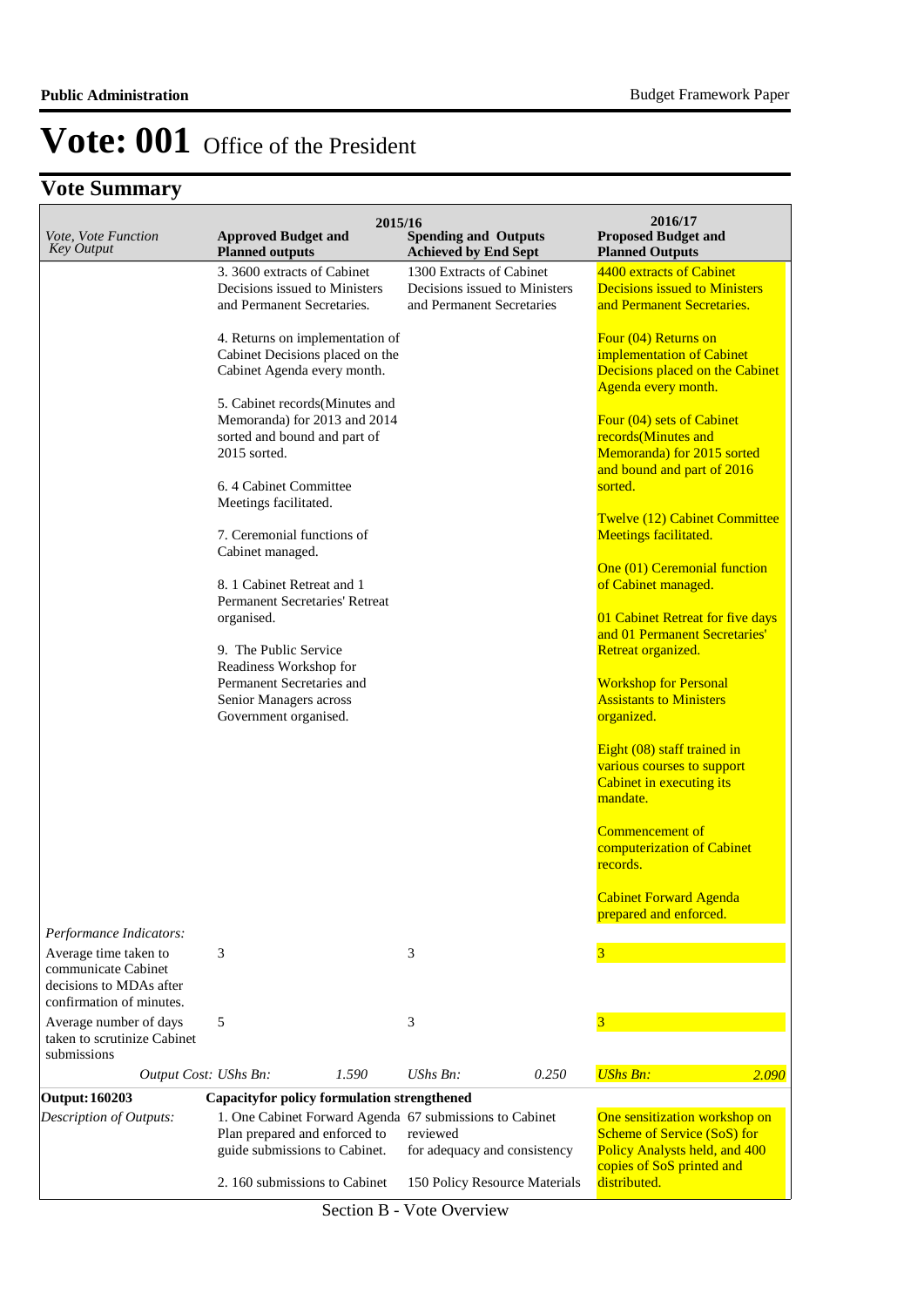| Vote, Vote Function | 2015/16<br><b>Approved Budget and</b>                                                                                                                                                                                                                                                                                                                                                                                                                                                                                                                                                                                                                      | <b>Spending and Outputs</b>                                                                                                                                                                                                          | 2016/17<br><b>Proposed Budget and</b>                                                                                                                                                                                                                                                                                                                                                                                                                                                                                                                                                                                                                                                                                                                                                                                                                                                                                                                                                                                                                                                                                                                                                                                                                                                                                                                     |
|---------------------|------------------------------------------------------------------------------------------------------------------------------------------------------------------------------------------------------------------------------------------------------------------------------------------------------------------------------------------------------------------------------------------------------------------------------------------------------------------------------------------------------------------------------------------------------------------------------------------------------------------------------------------------------------|--------------------------------------------------------------------------------------------------------------------------------------------------------------------------------------------------------------------------------------|-----------------------------------------------------------------------------------------------------------------------------------------------------------------------------------------------------------------------------------------------------------------------------------------------------------------------------------------------------------------------------------------------------------------------------------------------------------------------------------------------------------------------------------------------------------------------------------------------------------------------------------------------------------------------------------------------------------------------------------------------------------------------------------------------------------------------------------------------------------------------------------------------------------------------------------------------------------------------------------------------------------------------------------------------------------------------------------------------------------------------------------------------------------------------------------------------------------------------------------------------------------------------------------------------------------------------------------------------------------|
| <b>Key Output</b>   | <b>Planned outputs</b><br>reviewed for adequancy and<br>consistency.<br>3. Two Policy studies<br>undertaken to inform evidence<br>based policy and decision<br>making.<br>4. 1 training for Top and 1<br>training for Senior Managers in<br>MDAs in Policy Formulation<br>and Management organised.<br>5.400 Policy Resource<br>Materials developed and<br>disseminated to MDAs.<br>6. 2 Policy briefs issued to Top<br>Management and Cabinet.<br>7. One RBP/RIA Joint Annual<br>Review held.<br>8.4 Policy review Meetings for<br>Policy Analysts Organised.<br>9. Continued implementation of<br>the Comprehensive Policy<br>Capacity Development Plan. | <b>Achieved by End Sept</b><br>developed.<br>05 MDAs trained in Policy<br>development processes (ICT,<br>OP, MGSLD, URA, UPS)<br>02 staff (Systenms Analyst &<br>Assistant Secretary) trained at<br>the Civil Service College, Jinja | <b>Planned Outputs</b><br>600 copies of the Cabinet<br>Handbook printed and<br>distributed.<br>600 copies of the Guide to<br><b>Regulatory Impact Assessment</b><br>and 600 copies of the Guide to<br><b>Good Regulation printed and</b><br>distributed.<br>700 copies of Guide to<br><b>Stakeholders' Consultation and</b><br><b>Involvement in Policy</b><br>Development finalized, printed<br>and distributed.<br>Four Policy briefs to support<br>development of policy capacity<br>across government developed.<br>160 submissions to Cabinet<br>reviewed for adequacy and<br>harmony with National<br>Frameworks, regional and<br>international commitments.<br>Four policies analysed for<br>consistency and harmony with<br>National frameworks.<br><b>For Quarterly Policy Analysts</b><br>meetings held.<br>Three (03) Research,<br>monitoring and impact<br>evaluations of Cabinet decisions<br>carried out.<br><b>One Regulatory Best Practices /</b><br><b>Regulatory Impact Assessment</b><br>joint annual review held.<br>One workshop for Policy<br><b>Analysts and officers across</b><br>MDAs held.<br>One framework and two reports<br>for Assessing Impact of Policy<br><b>Development Capacity Building</b><br>developed.<br>Four (04) staff trained in policy<br>related courses to support<br>Cabinet in executing its<br>mandate. |
|                     |                                                                                                                                                                                                                                                                                                                                                                                                                                                                                                                                                                                                                                                            |                                                                                                                                                                                                                                      |                                                                                                                                                                                                                                                                                                                                                                                                                                                                                                                                                                                                                                                                                                                                                                                                                                                                                                                                                                                                                                                                                                                                                                                                                                                                                                                                                           |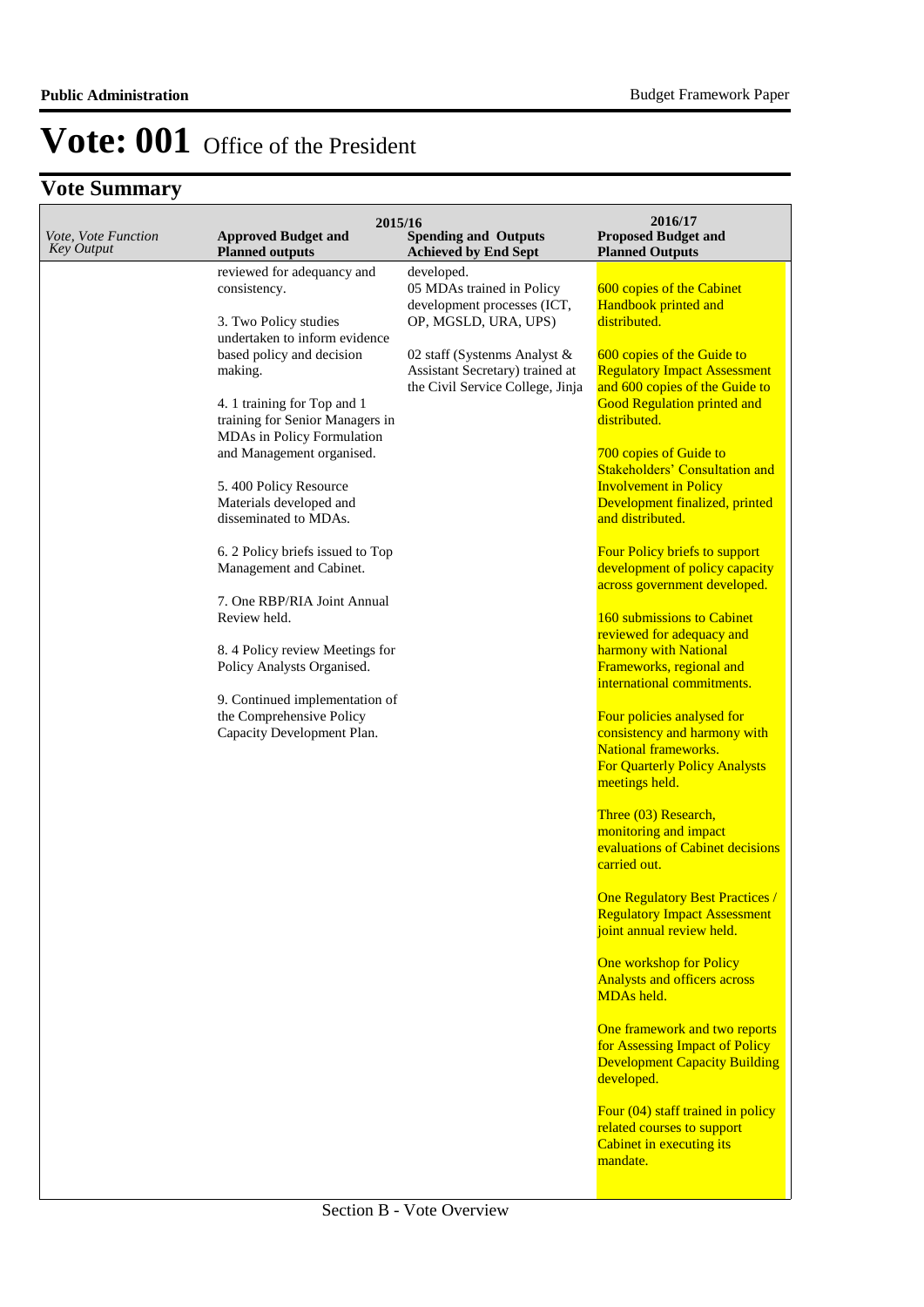| Vote, Vote Function<br><b>Key Output</b>                                                  | <b>Approved Budget and</b><br><b>Planned outputs</b>                                                                | 2015/16 | <b>Spending and Outputs</b><br><b>Achieved by End Sept</b>                                                        |                                             | 2016/17<br><b>Proposed Budget and</b><br><b>Planned Outputs</b>                                        |        |
|-------------------------------------------------------------------------------------------|---------------------------------------------------------------------------------------------------------------------|---------|-------------------------------------------------------------------------------------------------------------------|---------------------------------------------|--------------------------------------------------------------------------------------------------------|--------|
|                                                                                           |                                                                                                                     |         |                                                                                                                   |                                             | Continued implementation of<br>the Comprehensive Policy<br><b>Capacity Development Plan.</b>           |        |
| Performance Indicators:                                                                   |                                                                                                                     |         |                                                                                                                   |                                             |                                                                                                        |        |
| Percentage of the<br>comprehensive long term<br>policy development plan<br>implementation |                                                                                                                     |         | 25                                                                                                                |                                             | 50                                                                                                     |        |
| Output Cost: UShs Bn:                                                                     |                                                                                                                     | 0.870   | UShs Bn:                                                                                                          | 0.177                                       | <b>UShs Bn:</b>                                                                                        | 0.870  |
| <b>Vote Function Cost</b>                                                                 | <b>UShs Bn:</b>                                                                                                     |         | 2.460 UShs Bn:                                                                                                    |                                             | 0.427 <mark>UShs Bn:</mark>                                                                            | 2.960  |
| Vote Function: 1603 Government Mobilisation, Media and Awards                             |                                                                                                                     |         |                                                                                                                   |                                             |                                                                                                        |        |
| <b>Output: 160352</b>                                                                     | <b>Mobilisation and Implementation Monitoring</b>                                                                   |         |                                                                                                                   |                                             |                                                                                                        |        |
| Description of Outputs:                                                                   | Four (04) sensitisation meetings 04 sensitization meetings held<br>held per district per month in<br>112 Districts. |         | per district per month in 112<br>districts                                                                        |                                             | Three (03) National functions<br>facilitated.                                                          |        |
|                                                                                           | Awareness campaigns (at least                                                                                       |         |                                                                                                                   | 336 Radio talk shows conducted facilitated. | 112 RDCs and DRDCs                                                                                     |        |
|                                                                                           | one media talkshow per month<br>per district conducted on<br>government programmes in 112                           |         | in the districts by RDCs<br>1008 monitoring visits                                                                |                                             | 5376 Sensitization meetings on<br><b>Government Programs</b>                                           |        |
|                                                                                           | districts.<br>Government programs (at least                                                                         |         | conducted by RDCs in all<br>districts                                                                             |                                             | conducted across the country.<br>1344 awareness campaigns                                              |        |
|                                                                                           | 05 projects per month per                                                                                           |         | Leadership training programe                                                                                      |                                             | conducted on Government                                                                                |        |
|                                                                                           | district) monitored in all<br>Districts.                                                                            |         | conducted by NALI and these<br>included:254 Trainees,                                                             |                                             | programmes in 122 districts.                                                                           |        |
|                                                                                           | Performance enhancement<br>Workshops held for<br>RDCs/DRDCs.                                                        |         | instructors and staff trained;<br>and 80 URA Managers trained<br>for one month.                                   |                                             | Government programs (at least<br>05 projects per month per<br>district) monitored in all<br>Districts. |        |
|                                                                                           | Three (03) national days (53rd<br>Independence, 30th Victory<br>Day and 27th Heroes' Day)                           |         | Physical Infrastructure and<br>and these included:<br>Construction of the                                         | equipment at NALI maintained                | 01 workshop for RDCs and<br><b>DRDCs</b> facilitated.                                                  |        |
|                                                                                           | celebrated.                                                                                                         |         | accommodation facility<br>ongoing- at foundation level;                                                           |                                             | 110 Presidential advisors<br>facilitated.                                                              |        |
|                                                                                           | Leadership training programs<br>provided by the National<br>Leadership Institute<br>Kyankwanzi.                     |         | metal doors fitted; motor<br>vehicles maintained; barracks<br>buildings and equipment<br>bills) settled; computer | maintained; Utilities (electricity          |                                                                                                        |        |
|                                                                                           | Physical infrastructure and<br>equipment at NALI maintained.                                                        |         | accessories and stationary<br>procured.                                                                           |                                             |                                                                                                        |        |
| Performance Indicators:                                                                   |                                                                                                                     |         |                                                                                                                   |                                             |                                                                                                        |        |
| Number of sensitization and<br>awareness meetings<br>conducted                            |                                                                                                                     |         | 1680                                                                                                              |                                             | 5376                                                                                                   |        |
| Number of programmes and<br>projects monitored by RDCs                                    |                                                                                                                     |         | 14                                                                                                                |                                             | 20                                                                                                     |        |
| Output Cost: UShs Bn:                                                                     |                                                                                                                     | 16.010  | UShs Bn:                                                                                                          | 2.115                                       | <b>UShs Bn:</b>                                                                                        | 8.511  |
| <b>Vote Function Cost</b>                                                                 | <b>UShs Bn:</b>                                                                                                     |         | 19.821 UShs Bn:                                                                                                   |                                             | 2.997 UShs Bn:                                                                                         | 12.322 |
| Vote Function: 1604 Coordination of the Security Sector                                   |                                                                                                                     |         |                                                                                                                   |                                             |                                                                                                        |        |
| <b>Output: 160401</b>                                                                     | <b>Coordination of Security Services</b>                                                                            |         |                                                                                                                   |                                             |                                                                                                        |        |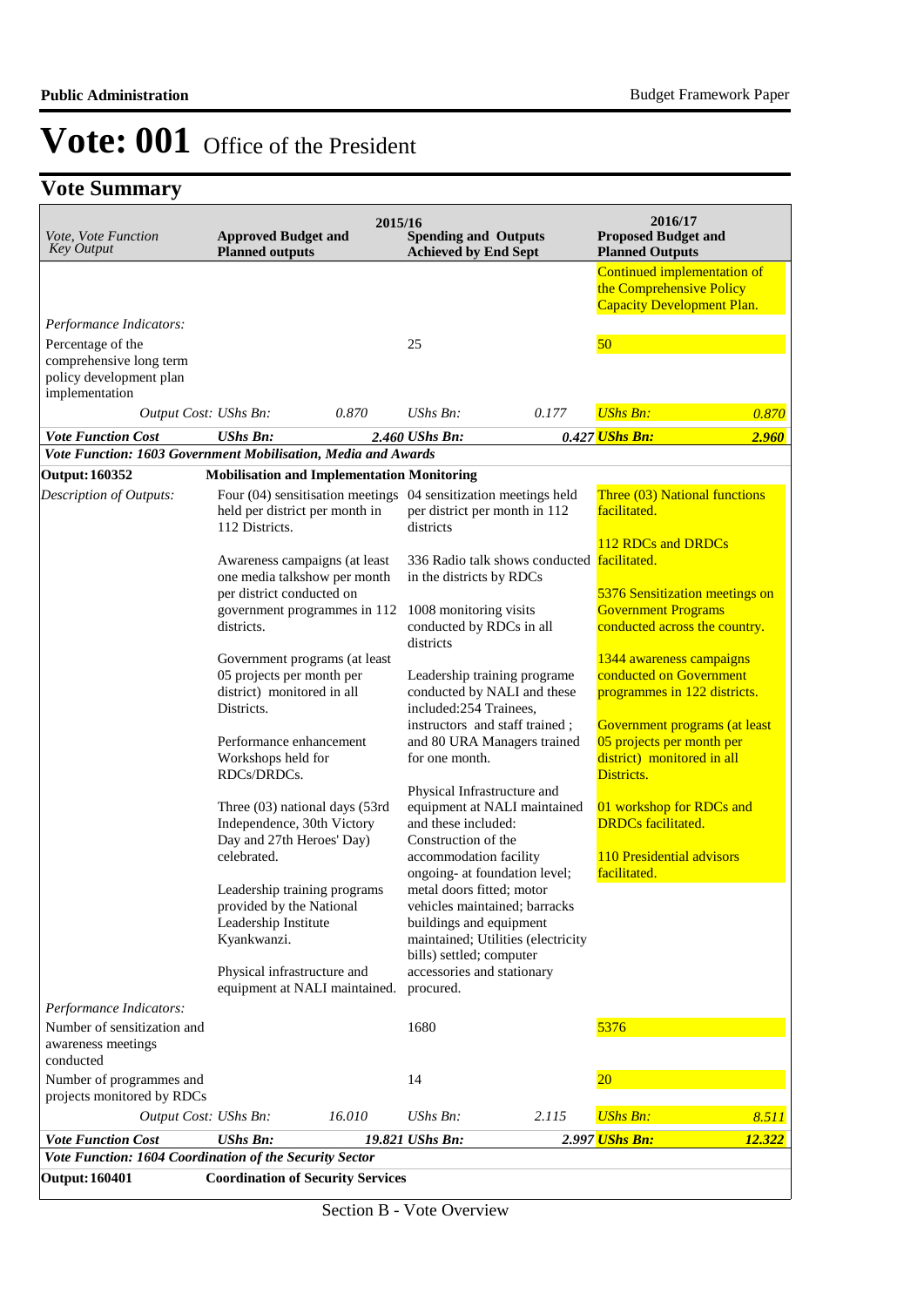## **Vote Summary**

| <i>Vote, Vote Function</i><br>Key Output                  | <b>Approved Budget and</b><br><b>Planned outputs</b> |       | 2015/16<br><b>Spending and Outputs</b><br><b>Achieved by End Sept</b> |                                | 2016/17<br><b>Proposed Budget and</b><br><b>Planned Outputs</b> |                                       |  |                             |
|-----------------------------------------------------------|------------------------------------------------------|-------|-----------------------------------------------------------------------|--------------------------------|-----------------------------------------------------------------|---------------------------------------|--|-----------------------------|
| Description of Outputs:                                   |                                                      |       |                                                                       | Security Agencies coordinated. |                                                                 | <b>Security Agencies coordinated.</b> |  |                             |
|                                                           |                                                      |       |                                                                       | Security guidelines issued.    |                                                                 |                                       |  | Security guidelines issued. |
|                                                           |                                                      |       |                                                                       | Inter-agency reports analyzed. | Inter agency reports analysed.                                  |                                       |  |                             |
| Output Cost: UShs Bn:                                     |                                                      | 3.940 | UShs $Bn$ :                                                           | 1.300                          | UShs Bn:                                                        | 3.940                                 |  |                             |
| <b>Vote Function Cost</b>                                 | <b>UShs Bn:</b>                                      |       | 5.940 UShs Bn:                                                        |                                | <b>1.300 UShs Bn:</b>                                           | <b>3.940</b>                          |  |                             |
| Vote Function: 1649 Policy, Planning and Support Services |                                                      |       |                                                                       |                                |                                                                 |                                       |  |                             |
| <b>Vote Function Cost</b>                                 | <b>UShs Bn:</b>                                      |       | 28.417 UShs Bn:                                                       |                                | 4.201 <i>UShs Bn:</i>                                           | <b>24.460</b>                         |  |                             |
| <b>Cost of Vote Services:</b>                             | UShs $Bn$ :                                          |       | 55.970 <i>UShs Bn:</i>                                                |                                | 9.406 <i>UShs Bn:</i>                                           | 45.404                                |  |                             |

*\* Excluding Taxes and Arrears*

### *2016/17 Planned Outputs*

### Economic Policy Monitoring, Evaluation & Inspection:

Monitoring will be conducted to assess the implementation of Youth Livelihood Programme, Social Assistance Grant for Empowerment and a process evaluation of the implementation of the rural water and sanitation grant under Poverty Alleviation Funds (PAF) will be conducted. Dialogue meetings will be held with stakeholders to discuss monitoring findings. A study on effective and efficient management of government fleet will be conducted and follow-up on implementation of M&E recommendations of FY 2013/14 on the industrial parks and an outcome evaluation of the MATIP markets. A study will be conducted on the outcomes of the Vegetable oil seed Project and a study will be conducted on the implementation of g the project on strengthening human resource base for health. Stakeholder dialogue meetings to discuss the findings will be held. The Directorate will develop an M&E Plan.

#### Cabinet Support and Policy Development

The Vote will provide Secretariat and Logistical support to Cabinet and its Committees; and offer technical guidance to MDAs in the preparation of Cabinet submissions as well as providing strategic policy advice to Cabinet and Top management in Government MDAs. Specifically, the Cabinet Secretariat will: continue to build capacity for policy development across Government specifically through development and distribution of policy development resource materials (guides, manuals and templates); conduct research, monitoring and impact evaluation of Cabinet decisions, support MDAs in policy formulation and management; continue to implement the Comprehensive Policy Capacity Development Plan; hold a Regulatory Best Practices joint annual review, and equip Cabinet Secretariat Staff with knowledge, skills and modern methods of supporting Cabinet to make evidence based decisions and implement them.

#### Government Mobilization, Media and Awards:

The Vote will continue to facilitate RDCs/DRDCs to monitor the implementation of government programmes for improved service delivery. The population will be mobilized for effective participation and involvement in national development programs. The operations of Patriotism Clubs in secondary schools will be coordinated countrywide to nurture a spirit of nationalism and government information, image and media coverage managed both locally and internationally. Leadership trainings will be conducted for all MDALGs and eight (08) Cross-border meetings will be facilitated. The Vote will organise three (03) National functions namely; the 54th Independence Day Celebrations; 31st Victory Day celebrations and the 28th Heroes Day celebrations. Six (06) investiture ceremonies will be organized for the conferment of honours and awards. One (01) retreat to build capacity for RDCs/DRDCs in monitoring and inspection of Government programs will be organized.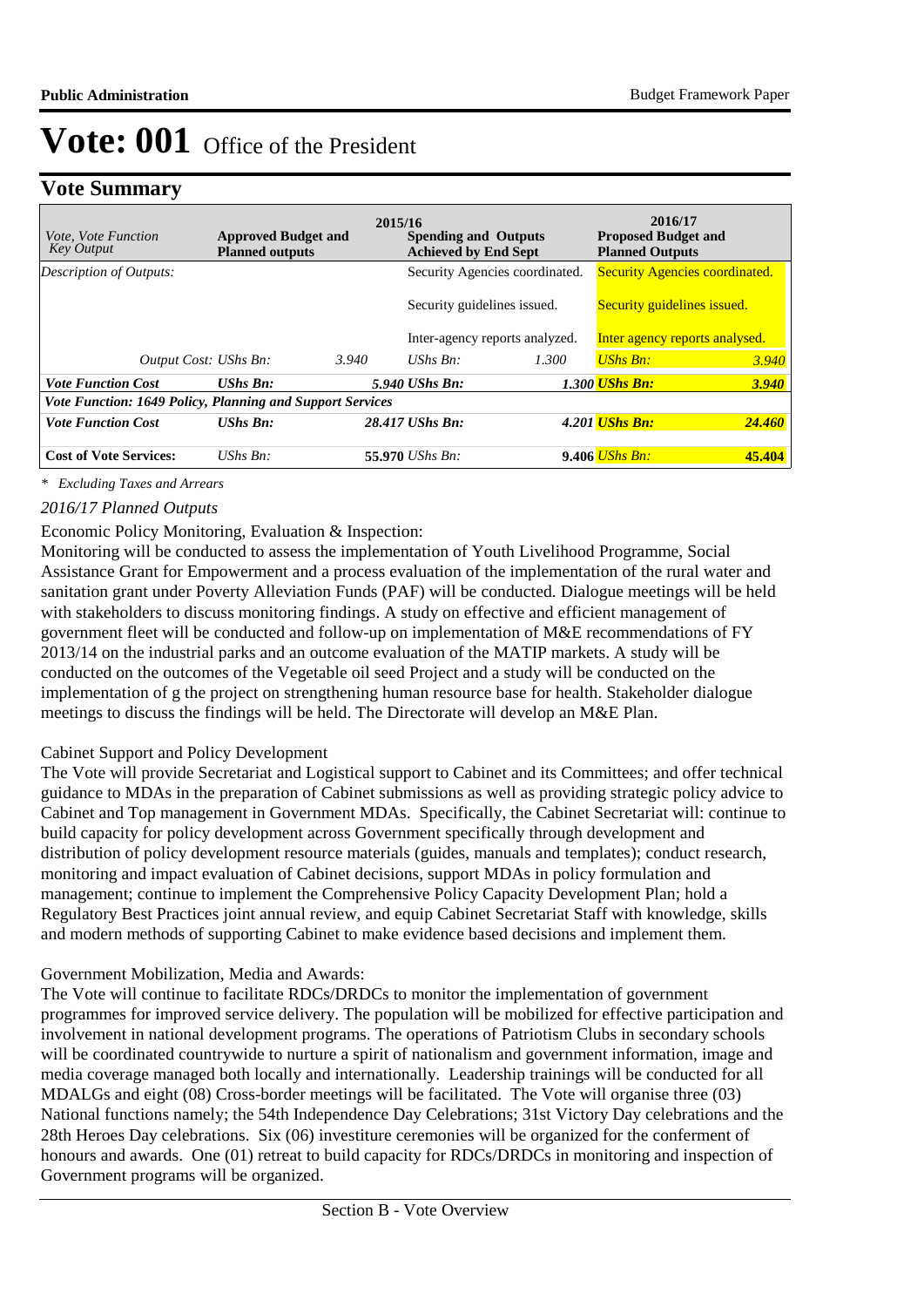## **Vote Summary**

### Policy planning and support services:

The major outputs shall include: Construction of two (02) office premises for RDCs in Mubende and Adjumani Districts; procurement of office equipment and furniture; and transport equipment for entitled officers at headquarters. In addition, the Vote will coordinate and support the operations of Departments to ensure efficient management of human, financial and physical resources; manage the servicing and maintenance of vehicles; manage the provision of utilities; provide staff welfare; monitor and appraise staff performance; and continue to coordinate the activities of the Public Administration Sector Working Group in general and the implementation of the Public Administration Sector Development Plan in particular.

### **Table V2.2: Past and Medium Term Key Vote Output Indicators\***

|                                                                                                  | 2015/16                   |                         |                               |                | <b>MTEF Projections</b> |                         |  |  |
|--------------------------------------------------------------------------------------------------|---------------------------|-------------------------|-------------------------------|----------------|-------------------------|-------------------------|--|--|
| Vote Function Key Output<br><b>Indicators and Costs:</b>                                         | 2014/15<br><b>Outturn</b> | <b>Approved</b><br>Plan | Outturn by<br><b>End Sept</b> | 2016/17        | 2017/18                 | 2018/19                 |  |  |
| <b>Vote: 001 Office of the President</b>                                                         |                           |                         |                               |                |                         |                         |  |  |
| Vote Function:1601 Economic Policy Monitoring, Evaluation & Inspection                           |                           |                         |                               |                |                         |                         |  |  |
| Number of public<br>programmes/projects inspected in                                             |                           | $\overline{4}$          | $\overline{2}$                | $\overline{4}$ | 5                       | 6                       |  |  |
| National Priorities.                                                                             |                           |                         |                               |                |                         |                         |  |  |
| Percentage of follow up action<br>undertaken on issues identified from<br>monitoring exercises.  |                           | 100                     | 25                            | 100            | 100                     | 100                     |  |  |
| Number of dialogue meetings held<br>with MDAs to address issues<br>identified during monitoring. |                           | $\overline{2}$          | $\boldsymbol{0}$              | 3              | $\overline{4}$          |                         |  |  |
| Number of policy reviews conducted                                                               |                           |                         | 1                             | $\overline{2}$ |                         |                         |  |  |
| <b>Vote Function Cost (UShs bn)</b>                                                              | 1.357                     | 2.072                   | 0.481                         | 1.722          | 1.656                   | 2.581                   |  |  |
| Vote Function:1602 Cabinet Support and Policy Development                                        |                           |                         |                               |                |                         |                         |  |  |
| Average number of days taken to<br>scrutinize Cabinet submissions                                |                           | 5                       | 3                             | 3              | 3                       | 3                       |  |  |
| Average time taken to communicate<br>Cabinet decisions to MDAs after<br>confirmation of minutes. |                           | 3                       | 3                             | 3              | 3                       | $\overline{\mathbf{3}}$ |  |  |
| Percentage of the comprehensive<br>long term policy development plan<br>implementation           |                           |                         | 25                            | 50             | 60                      | 70                      |  |  |
| Vote Function Cost (UShs bn)                                                                     | 2.133                     | 2.460                   | 0.427                         | 2.960          | 3.055                   | 4.662                   |  |  |
| Vote Function:1603 Government Mobilisation, Media and Awards                                     |                           |                         |                               |                |                         |                         |  |  |
| Number of programmes and projects<br>monitored by RDCs                                           |                           |                         | 14                            | 20             | 20                      | 20                      |  |  |
| Number of sensitization and<br>awareness meetings conducted                                      |                           |                         | 1680                          | 5376           | 5376                    | 5376                    |  |  |
| Vote Function Cost (UShs bn)                                                                     | 12.290                    | 19.821                  | 2.997                         | 12.322         | 10.342                  | 12.342                  |  |  |
| Vote Function:1604 Coordination of the Security Sector                                           |                           |                         |                               |                |                         |                         |  |  |
| Vote Function Cost (UShs bn)                                                                     | 6.437                     | 3.940                   | 1.300                         | 3.940          | 3.940                   | 4.940                   |  |  |
| Vote Function:1649 Policy, Planning and Support Services                                         |                           |                         |                               |                |                         |                         |  |  |
| Vote Function Cost (UShs bn)                                                                     | 16.121                    | 27.677                  | 4.201                         | 24.460         | 33.584                  | 35.894                  |  |  |
| <b>Cost of Vote Services (UShs Bn)</b>                                                           | 38.337                    | 55.970                  | 9.406                         | 45.404         | 52.576                  | 60.418                  |  |  |

*Medium Term Plans*

In the Medium Term 2016/17 - 2018/19, the Vote will continue to implement the Comprehensive Long Term Policy Development Plan for the entire Public Service; and institutionalise the Cabinet Committee system as a best practice. In order to address the shortage of office accommodation and expenditure on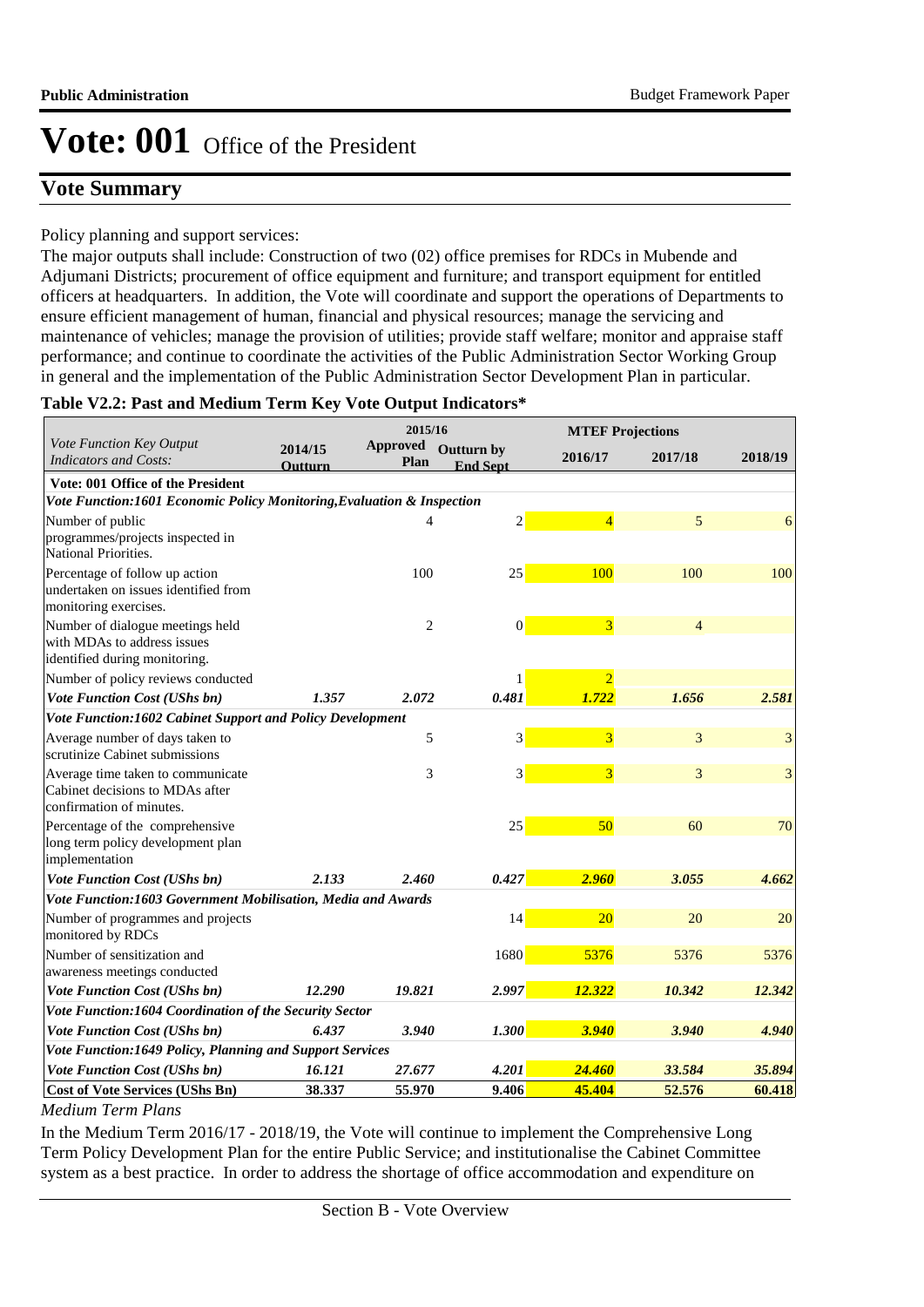## **Vote Summary**

rented premises, the Presidency plans to purchase land for construction of government offices; and continue to construct and renovate government offices in districts in a phased manner. The three-year strategic plan for the Directorate of Economic Affairs and Research which is geared towards improving service delivery through effective implementation of projects/programmes, will be implemented with special emphasis on strengthening of the capacity of the RDCs / DRDCs to effectively monitor Government programs. The Vote will continue to coordinate the implementation of the Public Administration Sector Development Plan in line with the NDP II priorities.

### **(ii) Efficiency of Vote Budget Allocations**

The vote will continue to implement and strengthen the mechanism of harnessing intra-departmental linkages that will result in conducting joint activities especially monitoring activities, workshops for RDCs / DRDCs and joint consultative meetings especially where the stakeholders are related. This effort is aimed at minimizing duplication of monitoring activities in the Vote and harmonizing activities implemented by the Office at district level.

### **Table V2.3: Allocations to Key Sector and Service Delivery Outputs over the Medium Term**

|                                 | $(i)$ Allocation (Shs Bn) |                                 |      |      | $(ii)$ % Vote Budget |          |                                 |          |
|---------------------------------|---------------------------|---------------------------------|------|------|----------------------|----------|---------------------------------|----------|
| <b>Billion Uganda Shillings</b> |                           | 2015/16 2016/17 2017/18 2018/19 |      |      |                      |          | 2015/16 2016/17 2017/18 2018/19 |          |
| <b>Key Sector</b>               | 20.0                      | 12.7                            | 10.8 | 15.1 | $35.7\%$             | $28.0\%$ | 20.5%                           | $25.0\%$ |
| Service Delivery                | 3.9                       | 3.9                             | 3.9  | 4.9  | $7.0\%$              | $8.7\%$  | 7.5%                            | 8.2%     |

N/A

### **Table V2.4: Key Unit Costs of Services Provided and Services Funded (Shs '000)**

| <b>Unit Cost</b><br><b>Description</b>                                                                                                          | <b>Actual</b><br>2014/15 | <b>Planned</b><br>2015/16 | <b>Actual</b><br>by Sept | <b>Proposed</b><br>2016/17 | <b>Costing Assumptions and Reasons for</b><br>any Changes and Variations from Plan |
|-------------------------------------------------------------------------------------------------------------------------------------------------|--------------------------|---------------------------|--------------------------|----------------------------|------------------------------------------------------------------------------------|
| Vote Function: 1601 Economic Policy Monitoring, Evaluation & Inspection<br>Not Applicable to the<br>vote functions under<br>Vote $001$          |                          |                           |                          |                            |                                                                                    |
| Vote Function: 1602 Cabinet Support and Policy Development<br>Not Applicable to the<br>Vote Functions under<br>Vote $001$ .                     |                          |                           |                          |                            |                                                                                    |
| Vote Function:1603 Government Mobilisation, Media and Awards<br>Not Applicable to the<br>vote functions under<br>Vote 001                       |                          |                           |                          |                            |                                                                                    |
| Vote Function: 1604 Coordination of the Security Sector<br>Not applicable to the<br>Vote Functions under<br>Vote 001                            |                          |                           |                          |                            |                                                                                    |
| Vote Function: 1649 Policy, Planning and Support Services<br>Not Applicable to this<br>and all other Vote<br><b>Functions under Vote</b><br>001 |                          |                           |                          |                            |                                                                                    |

#### **(iii) Vote Investment Plans**

The estimated unit cost for constructing a new office block is Shs. 0.7bn while the cost of minor renovation for an existing office block is Shs.0.055 bn.

In regard to vehicles, a unit of a new pick up (double cabin) vehicle is estimated at 0.089bn while a station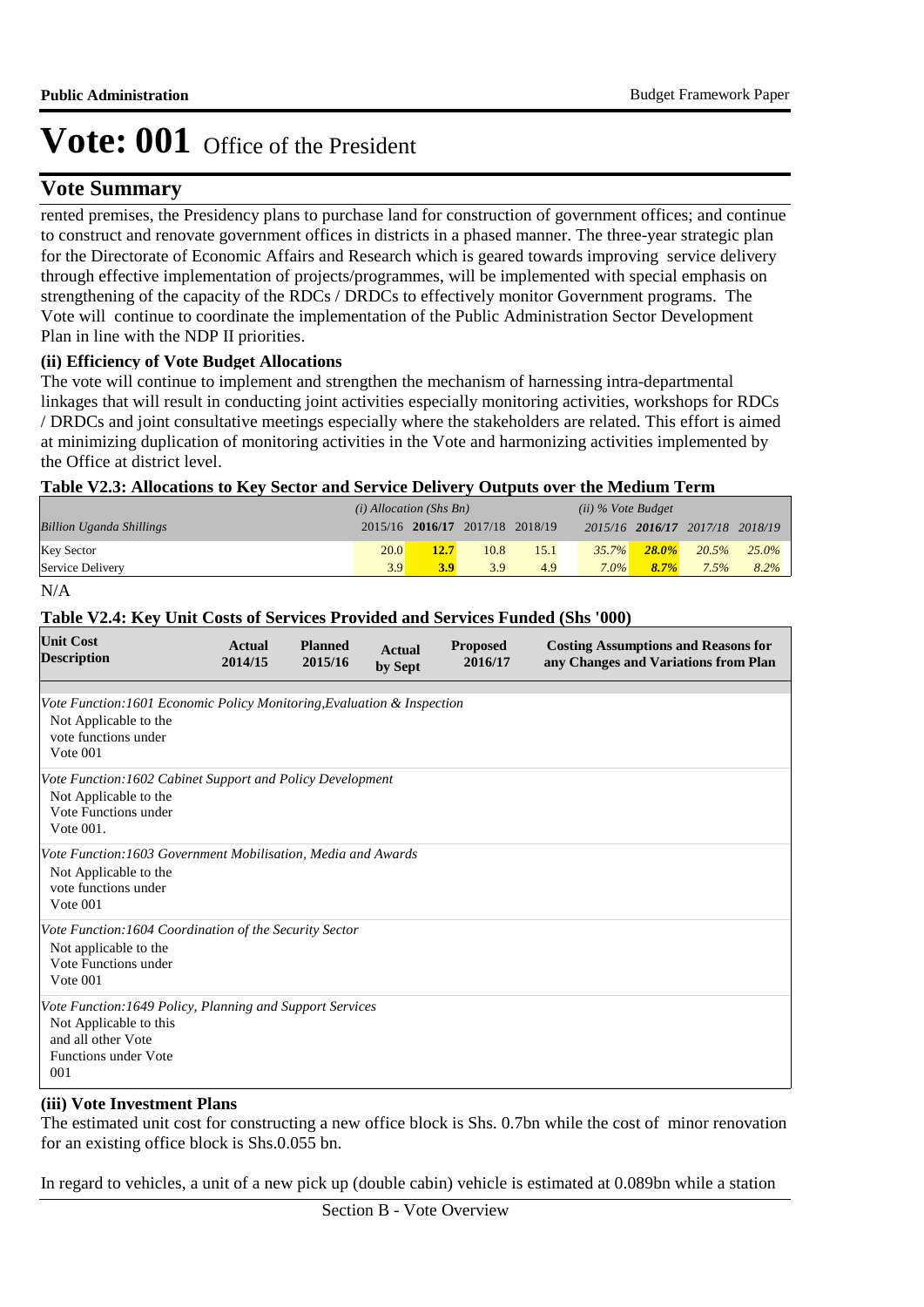## **Vote Summary**

### wagon is estimated at Shs.0.23bn excluding taxes.

#### **Table V2.5: Allocations to Capital Investment over the Medium Term**

|                                           | $(i)$ Allocation (Shs Bn) |      |                                 |      | $(ii)$ % Vote Budget |                 |           |           |
|-------------------------------------------|---------------------------|------|---------------------------------|------|----------------------|-----------------|-----------|-----------|
| <b>Billion Uganda Shillings</b>           |                           |      | 2015/16 2016/17 2017/18 2018/19 |      |                      | 2015/16 2016/17 | 2017/18   | 2018/19   |
| Consumption Expendture (Outputs Provided) | 31.9                      | 29.0 | 35.1                            | 41.0 | 57.0%                | $63.8\%$        | 66.8%     | 67.8%     |
| Grants and Subsidies (Outputs Funded)     | 19.5                      | 12.0 | 10.0                            | 12.0 | 34.8%                | $26.4\%$        | $19.0\%$  | 19.8%     |
| Investment (Capital Purchases)            | 4.6                       | 4.5  | 7.4                             | 7.4  | $8.2\%$              | 9.8%            | 14.1%     | 12.3%     |
| <b>Grand Total</b>                        | 56.0                      | 45.4 | 52.6                            | 60.4 | $100.0\%$            | $100.0\%$       | $100.0\%$ | $100.0\%$ |

In the Financial Year 2016/17, the Vote will allocate a total of Ushs. 1,510,000,000/= towards the construction of office blocks for RDCs in Adjumani and Mubende Districts and carry out minor renovations of existing offices structures with a view to gradually address the challenge of shortage of office accommodation.

Another major capital purchase will be the procurement of ten (10) pickup (double cabin) vehicles and tyres for RDCs/DRDCs as well as 03 station wagon vehicles for entitled officers at headquarters to replace the ageing fleet. A total of Ushs. 3,024,311,000/= has been allocated for this purpose.

| <b>Project, Programme</b>                                                                   | 2015/16                                                                                                                         | 2016/17                                                                                         |                                                                                               |  |
|---------------------------------------------------------------------------------------------|---------------------------------------------------------------------------------------------------------------------------------|-------------------------------------------------------------------------------------------------|-----------------------------------------------------------------------------------------------|--|
| <b>Vote Function Output</b><br><b>UShs Thousand</b>                                         | <b>Approved Budget, Planned</b><br><b>Outputs (Quantity and Location)</b>                                                       | <b>Actual Expenditure and</b><br><b>Outputs by September</b><br>(Quantity and Location)         | <b>Proposed Budget, Planned</b><br><b>Outputs (Quantity and Location)</b>                     |  |
| Project 0001 Construction of GoU offices                                                    |                                                                                                                                 |                                                                                                 |                                                                                               |  |
| 164972 Government<br><b>Buildings and</b><br><b>Administrative</b><br><b>Infrastructure</b> | Two (02) Government<br>buildings/offices constructed in<br>Mubende and Adjumani<br>District.                                    | Procurement process for the<br>renovation of office for RDC<br>Lira ongoing- at bidding stage.  | Two (02) Government<br>buildings/offices constructed in<br>Mubende and Adjumani<br>Districts. |  |
|                                                                                             | Minor renovations carried out<br>on offices.                                                                                    | Construction for Offices of<br>RDCs of Lwengo and<br>Bundibugyo on-going i.e. at<br>wall plate. | Renovations carried out on one<br>existing office block.                                      |  |
| <b>Total</b>                                                                                | 1,511,000                                                                                                                       | 219,264                                                                                         | 1,511,000                                                                                     |  |
| <b>GoU</b> Development                                                                      | 1,511,000                                                                                                                       | 219,264                                                                                         | 1,511,000                                                                                     |  |
| <b>External Financing</b>                                                                   | 0                                                                                                                               | $\theta$                                                                                        | $\theta$                                                                                      |  |
| Project 0007 Strengthening of the President's Office                                        |                                                                                                                                 |                                                                                                 |                                                                                               |  |
| 164975 Purchase of Motor<br><b>Vehicles and Other</b><br><b>Transport</b><br>Equipment      | Five (05 Station wagons, one<br>$(01)$ pick up and one $(01)$ omni-<br>bus (14-seater van) vehicles<br>procured for Headquarter | Procurement process for 422<br>tyres ongoing- advert had been<br>placed in the print media      | Four (04) Station wagons<br>vehicles procured for<br>Headquarter offices.                     |  |
|                                                                                             | offices.                                                                                                                        | Procurement of 10 double cabin<br>pickups and 01 Omni-bus 14                                    | Ten $(10)$ pick-up $(D/C)$ vehicles<br>procured for RDCs/DRDCs                                |  |
|                                                                                             | Ten $(10)$ pick-up $(D/C)$ vehicles<br>procured for RDCs/DRDCs                                                                  | seater ongoing - the contract<br>had been signed.                                               | One Double Cabin Pickup<br>procured for Cabinet Secretariat.                                  |  |
|                                                                                             | 422 tyres procured                                                                                                              | Procurement process of 04<br>station wagons vehicle initiated.                                  | 382 tyres procured.                                                                           |  |
| <b>Total</b>                                                                                | 3,294,311                                                                                                                       | 0                                                                                               | 2,524,311                                                                                     |  |
| <b>GoU</b> Development                                                                      | 3,294,311                                                                                                                       | 0                                                                                               | 2,524,311                                                                                     |  |
| <b>External Financing</b>                                                                   | 0                                                                                                                               | 0                                                                                               | $\theta$                                                                                      |  |

### **Table V2.6: Major Capital Investments**

#### **(iv) Vote Actions to improve Priority Sector Outomes**

For the last three years, the Vote has been constructing two Office blocks for RDCs/DRDCs per financial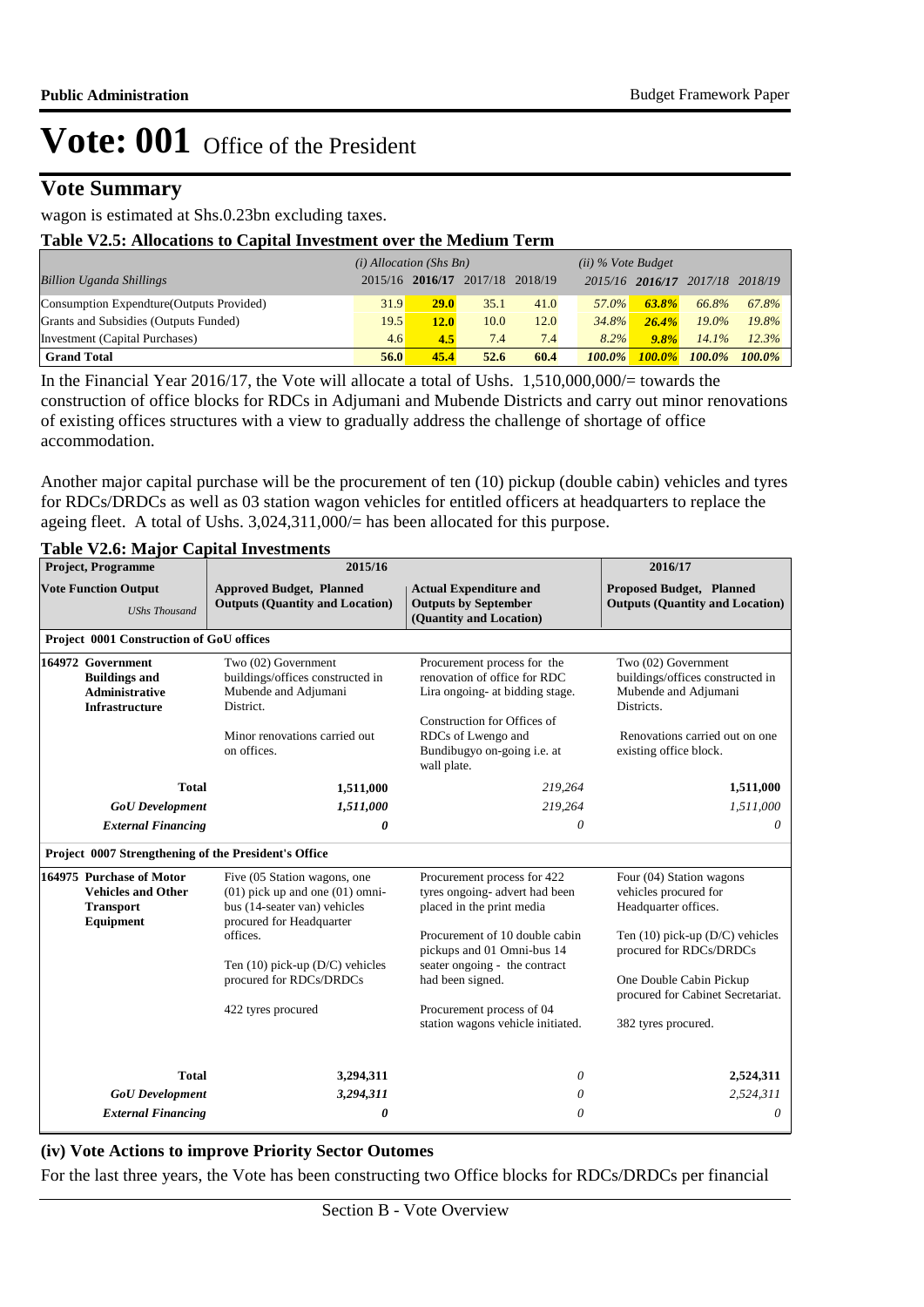## **Vote Summary**

year in a bid to solve the challenge of inadequate office accomodation. In the FY 2016/17, the Vote will construct two office blocks in the Districts of Mubende and Adjumani. In order to replace the aged fleet of vehicles for RDCs/DRDCs, 10 pick-up (double cabin) vehicles will be procured in the FY 2016/17. The Vote plans to continue lobbying MoFPED for additional resources for the succeessful implementation of the DEAR Strategic Plan which will be ending in FY 2016/17.

| <b>Table V2.7: Priority Vote Actions to Improve Sector Performance</b>                                                                                                                                                                                                  |                                                                                                                                                                                                                                                         |                                                                                                                                                                                                                                 |                                                                                                                                                                                |  |
|-------------------------------------------------------------------------------------------------------------------------------------------------------------------------------------------------------------------------------------------------------------------------|---------------------------------------------------------------------------------------------------------------------------------------------------------------------------------------------------------------------------------------------------------|---------------------------------------------------------------------------------------------------------------------------------------------------------------------------------------------------------------------------------|--------------------------------------------------------------------------------------------------------------------------------------------------------------------------------|--|
| 2015/16 Planned Actions:                                                                                                                                                                                                                                                | 2015/16 Actions by Sept:                                                                                                                                                                                                                                | 2016/17 Planned Actions:                                                                                                                                                                                                        | <b>MT Strategy:</b>                                                                                                                                                            |  |
|                                                                                                                                                                                                                                                                         | Sector Outcome 3: Strengthened Policy Management across government                                                                                                                                                                                      |                                                                                                                                                                                                                                 |                                                                                                                                                                                |  |
|                                                                                                                                                                                                                                                                         | Vote Function: 1601 Economic Policy Monitoring, Evaluation & Inspection                                                                                                                                                                                 |                                                                                                                                                                                                                                 |                                                                                                                                                                                |  |
| VF Performance Issue:                                                                                                                                                                                                                                                   | The Directorate has developed a Strategic Plan (2014/15-16/17) however, it lacks adequate funds for<br>its effective implementation.                                                                                                                    |                                                                                                                                                                                                                                 |                                                                                                                                                                                |  |
| Seek for additional funding<br>from MoFPED and other<br>development partners.                                                                                                                                                                                           | The Directorate received<br>additional UGX 500 Million<br>in the FY 2015/16.                                                                                                                                                                            | Develop resource mobilization<br>strategy for retooling the<br>office and build adequate<br>capacity for effective<br>execution of its mandate.                                                                                 | The Directorate will continue<br>to engage MoFPED and<br>development partners to<br>address funding gaps<br>experienced during the<br>strategic plan implementation<br>period. |  |
| VF Performance Issue:                                                                                                                                                                                                                                                   | The existence of unfilled posts in the staff structure leading to low capacity in the delivery of outputs.                                                                                                                                              |                                                                                                                                                                                                                                 |                                                                                                                                                                                |  |
| Fill all vacant positions in the<br>staff structure and secure<br>approval of the newly<br>proposed staff structure from                                                                                                                                                | The position of the<br>Commisioner, Monitoring and<br>Evaluation was filled.                                                                                                                                                                            | Fill all vacant positions in the<br>staff structure and await<br>approval of the proposed<br>structure by Cabinet                                                                                                               | <b>Engage MoPS and MoFPED</b><br>to ensure full staffing of the<br>Directorate.                                                                                                |  |
| the Ministry of Public Service.                                                                                                                                                                                                                                         | The staff structure was<br>approved by Ministry of<br>Public Service and is before<br>Cabinet for approval.                                                                                                                                             |                                                                                                                                                                                                                                 |                                                                                                                                                                                |  |
|                                                                                                                                                                                                                                                                         | Vote Function: 1602 Cabinet Support and Policy Development                                                                                                                                                                                              |                                                                                                                                                                                                                                 |                                                                                                                                                                                |  |
| VF Performance Issue:                                                                                                                                                                                                                                                   | Cabinet Secretariat Restructuring: Strengthen the Cabinet Secretariat to create dedicated structures to<br>better support the main streams of work within the broad range of the evolving functions of the<br>Secretariat.                              |                                                                                                                                                                                                                                 |                                                                                                                                                                                |  |
| Train and mentor Cabinet<br>Secretariat staff in relevant<br>fields and skills to support<br>Cabinet in discharging of its<br>Constitutional duties.<br>Continue engaging MoFPED<br>and Minstry of Public Servito<br>raise the wage ceilings for<br>Cabinet Secretariat | 02 staff (Undersecretar and<br>Principal Assistant Secrtary)<br>trained in Public Sector<br>Management. Wage Celing<br>has never been adjusted. The<br>Office is stll engaging<br>MoFPED and MoPS to adjust<br>wage ceiling for Cabinet<br>Secretariat. | <b>Continue to train Cabinet</b><br>Secretariat staff in relevant<br>courses to support Cabinet in<br>discharge of its functions.<br><b>Engage MoPDED and MoPS</b><br>to to raise the wage ceilings<br>for Cabinet Secretariat. | <b>Continue supporting Cabinet</b><br>in executing its constitutional<br>mandate.                                                                                              |  |
| VF Performance Issue:                                                                                                                                                                                                                                                   | Capacity Building: Enhancement of Policy development capacities across government, implementing<br>the government communications strategy.                                                                                                              |                                                                                                                                                                                                                                 |                                                                                                                                                                                |  |
| Advisory services offered to<br>MDAs in preparation of<br>Cabinet submissions and<br>monthly meetings for Policy<br>Analysts held.<br>Introduce a requirement for a<br>communication component in                                                                       | This is an on-going process.<br>Cabinet Secretariat reviews<br>Cabinet Submissions and<br>advise MDAs accordingly.<br>Checklist is used to assess<br>Cabinet Memos - a<br>requirement for a<br>communication component in                               | Support MDAs in the<br>preparation of Cabinet<br>submissions and reviewing of<br>these submissions to assess<br>their relevancy and adequacy<br>to National Planning<br>frameworks.                                             | Continue supporting MDAs in<br>policy formulation and<br>management; organise<br>monthly meetings for Policy<br>Analysts to address the policy<br>capacity gaps in Government. |  |
| the submissions made to<br>Cabinet.                                                                                                                                                                                                                                     | the submissions made to<br>Cabinet.<br>Vote Function: 1603 Government Mobilisation, Media and Awards                                                                                                                                                    |                                                                                                                                                                                                                                 |                                                                                                                                                                                |  |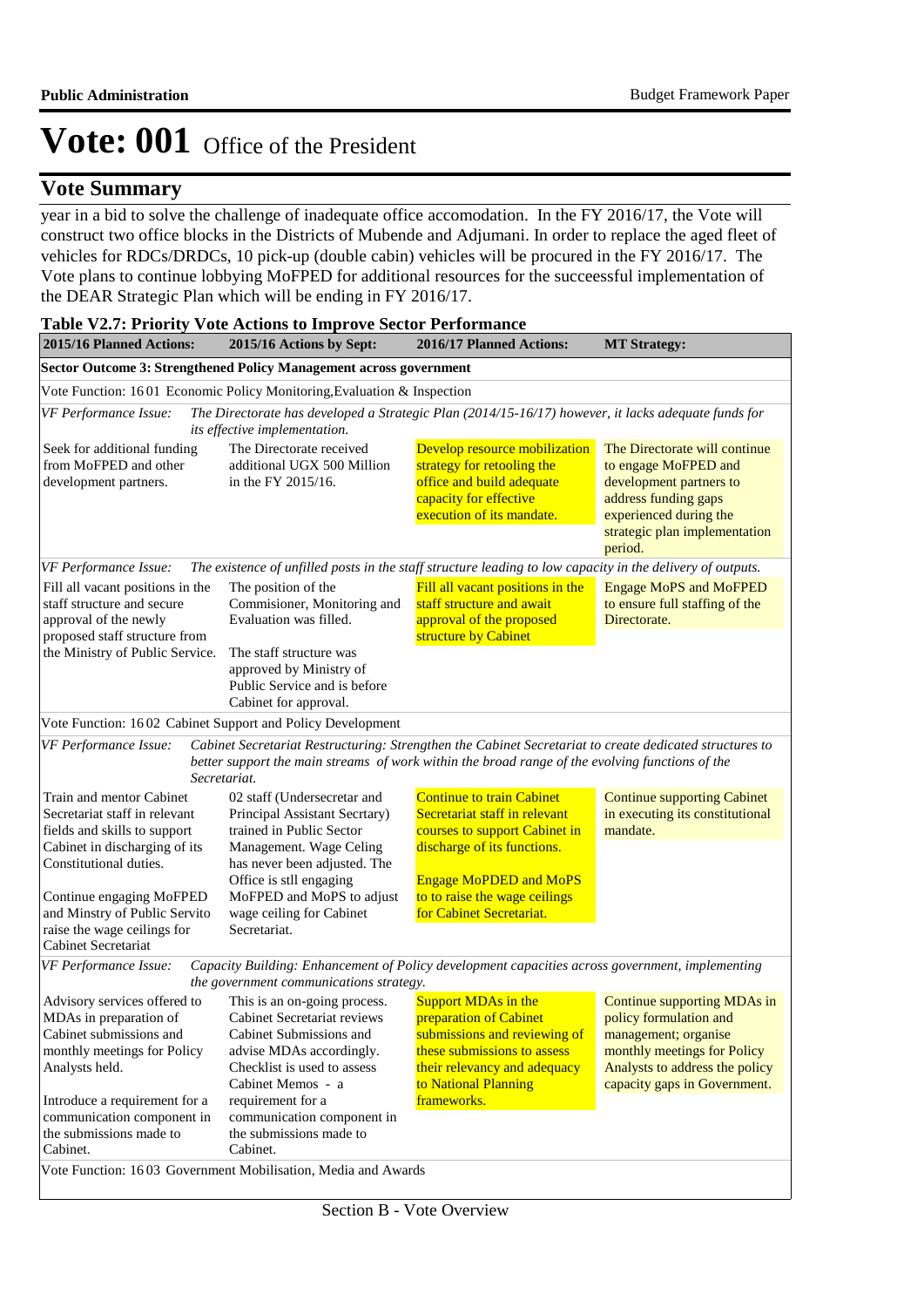| 2015/16 Planned Actions:                                                                                                                                                          | 2015/16 Actions by Sept:                                                                                                                                                                                     | 2016/17 Planned Actions:                                                                                                                                                                         | <b>MT Strategy:</b>                                                                                                                                                                   |  |  |
|-----------------------------------------------------------------------------------------------------------------------------------------------------------------------------------|--------------------------------------------------------------------------------------------------------------------------------------------------------------------------------------------------------------|--------------------------------------------------------------------------------------------------------------------------------------------------------------------------------------------------|---------------------------------------------------------------------------------------------------------------------------------------------------------------------------------------|--|--|
| VF Performance Issue:<br>Inadequate funds to facilitate the RDCs/DRDCs to carry out their activities in the field.                                                                |                                                                                                                                                                                                              |                                                                                                                                                                                                  |                                                                                                                                                                                       |  |  |
| <b>Engage Ministry of Finance</b><br>Planning and Economic<br>Development to allocate<br>additional resources to<br>faciliate mobilization<br>activities for RDCs/DRDCs.          | The MoFPED allocated<br>additional 2.5 billion in the<br>FY 2015/16 to facilitate the<br>mobilisation activities for<br>RDCs/DRDCs.                                                                          | <b>Request the Ministry of</b><br><b>Finance Planning and</b><br><b>Economic Development to</b><br>allocate additional Shs. 5<br>billion to faciliate mobilization<br>activities for RDCs/DRDCs. | <b>Continue requesting Ministry</b><br>of Finance Planning and<br><b>Economic Development to</b><br>allocate additional resources<br>over the Medium Term to<br>faciliate RDCs/DRDCs. |  |  |
| VF Performance Issue:                                                                                                                                                             | The sector has an inadequate budgetary allocation for capital development to facilitate the activities of                                                                                                    |                                                                                                                                                                                                  |                                                                                                                                                                                       |  |  |
|                                                                                                                                                                                   | the Uganda Media Centre.                                                                                                                                                                                     |                                                                                                                                                                                                  |                                                                                                                                                                                       |  |  |
| Request for increased<br>resource allocation from<br>MoFPED to augument the<br>strengthening of the Uganda<br>Media Centre especially the<br>acquisition of capital<br>equipment. | The request for additional<br>funds was made; however no<br>additional funds have been<br>provided.                                                                                                          | <b>Continue liaising with</b><br><b>Ministry of Finance, Planning</b><br>& Economic Development to<br>provide additional resources to<br>strengthen operations of the<br>Uganda Media Center.    | Request for increased resource<br>allocation.                                                                                                                                         |  |  |
| VF Performance Issue:                                                                                                                                                             | There is need for replacement of the aged fleet of vehicles for RDCs/DRDCs so as to sustain the<br>mobilisation of population for development and monitoring the implementation of Government<br>programmes. |                                                                                                                                                                                                  |                                                                                                                                                                                       |  |  |
| Ten (10) pickup (Double<br>cabin) vehicles procured for<br>the RDCs/DRDCs to partially<br>replace the aging fleet.                                                                | Procurement process is on-<br>going                                                                                                                                                                          | The planned purchase of ten<br>$(10)$ new double cabin<br>vehicles for RDCs is provided<br>for under VF 1649. This<br>followed the merger of Project<br>0007A under VF 1603 with                 | Procure transport equipment<br>for field offices in a phased<br>manner.                                                                                                               |  |  |
|                                                                                                                                                                                   |                                                                                                                                                                                                              | Project 0007 under VF 1649.                                                                                                                                                                      |                                                                                                                                                                                       |  |  |
| Vote Function: 1604 Coordination of the Security Sector                                                                                                                           |                                                                                                                                                                                                              |                                                                                                                                                                                                  |                                                                                                                                                                                       |  |  |
| VF Performance Issue:<br>Secured Shs7.1.bn towards                                                                                                                                | Inadequate budgetary provision for gratuity and leave leading to accumulation of statutory arrears<br>Arrears were prtially paid                                                                             | Partially pay gratuity and                                                                                                                                                                       |                                                                                                                                                                                       |  |  |
| partial payment of arrears.                                                                                                                                                       | using 7.1 bn that was released.                                                                                                                                                                              | leave arrears using the budget<br>allocation secured from<br><b>Ministry of Finance, Planning</b>                                                                                                | <b>Continue requesting Ministry</b><br>of Finance to release funds for<br>full settlement of arrears.                                                                                 |  |  |
|                                                                                                                                                                                   |                                                                                                                                                                                                              | and Econ. Development.                                                                                                                                                                           |                                                                                                                                                                                       |  |  |
| VF Performance Issue:<br>Partially pay classified                                                                                                                                 | Inadequate funding to the security agencies impacting on operations.<br>Partial payment for domestic                                                                                                         | Partially pay classified                                                                                                                                                                         | Seek for increased resource                                                                                                                                                           |  |  |
| domestic arrears using Shs.<br>2.0bn secured from Ministry                                                                                                                        | arrears was made using 2 bn<br>that was released.                                                                                                                                                            | domestic arrears using the<br><b>budget allocation secured from</b>                                                                                                                              | allocation                                                                                                                                                                            |  |  |
| of Finance, Planning and<br>Econ. Development.                                                                                                                                    |                                                                                                                                                                                                              | <b>Ministry of Finance, Planning</b><br>and Econ. Development.                                                                                                                                   |                                                                                                                                                                                       |  |  |
| VF Performance Issue:<br>Lack of a budgetary provision to operationalise provisons of the National Security Act.                                                                  |                                                                                                                                                                                                              |                                                                                                                                                                                                  |                                                                                                                                                                                       |  |  |
| Continue to engage the<br>Ministry of Finance, Planning<br>and Economic Development<br>for additional resources<br>required to operationalize the<br>National Security Act.       | This Office is still engaging<br>the Ministry of Finance,<br>Planning and Economic<br>Development for additional<br>resources required to<br>operationalize the National<br>Security Act.                    | <b>Request the Ministry of</b><br>Finance, Planning and<br><b>Economic Development to</b><br>provide funds for<br>operationalizing the National<br><b>Security Act.</b>                          | Continue to engage the<br>Ministry of Finance, Planning<br>and Economic Development<br>for additional resources<br>required to operationalize the<br><b>National Security Act.</b>    |  |  |
| Vote Function: 1649 Policy, Planning and Support Services                                                                                                                         |                                                                                                                                                                                                              |                                                                                                                                                                                                  |                                                                                                                                                                                       |  |  |
| Perenial budgetary shortfall to provide for funding for Presidential Advisors especially those on<br>VF Performance Issue:<br>Ministerial terms.                                  |                                                                                                                                                                                                              |                                                                                                                                                                                                  |                                                                                                                                                                                       |  |  |
| Request MoFPED to provide<br>funding for the offices of<br>Presidential Advisors on<br>Ministerial terms.                                                                         | This Office is engaging<br>MoFPED to provide funding<br>for the offices of Presidential<br>Advisors on Ministerial terms.                                                                                    | <b>Request MoFPED to provide</b><br>funding for the offices of<br><b>Presidential Advisors on</b><br>Ministerial terms.                                                                          | Continue to engage MoFPED<br>on the need for provision of<br>facilitation to the Presidential<br>Advisors.                                                                            |  |  |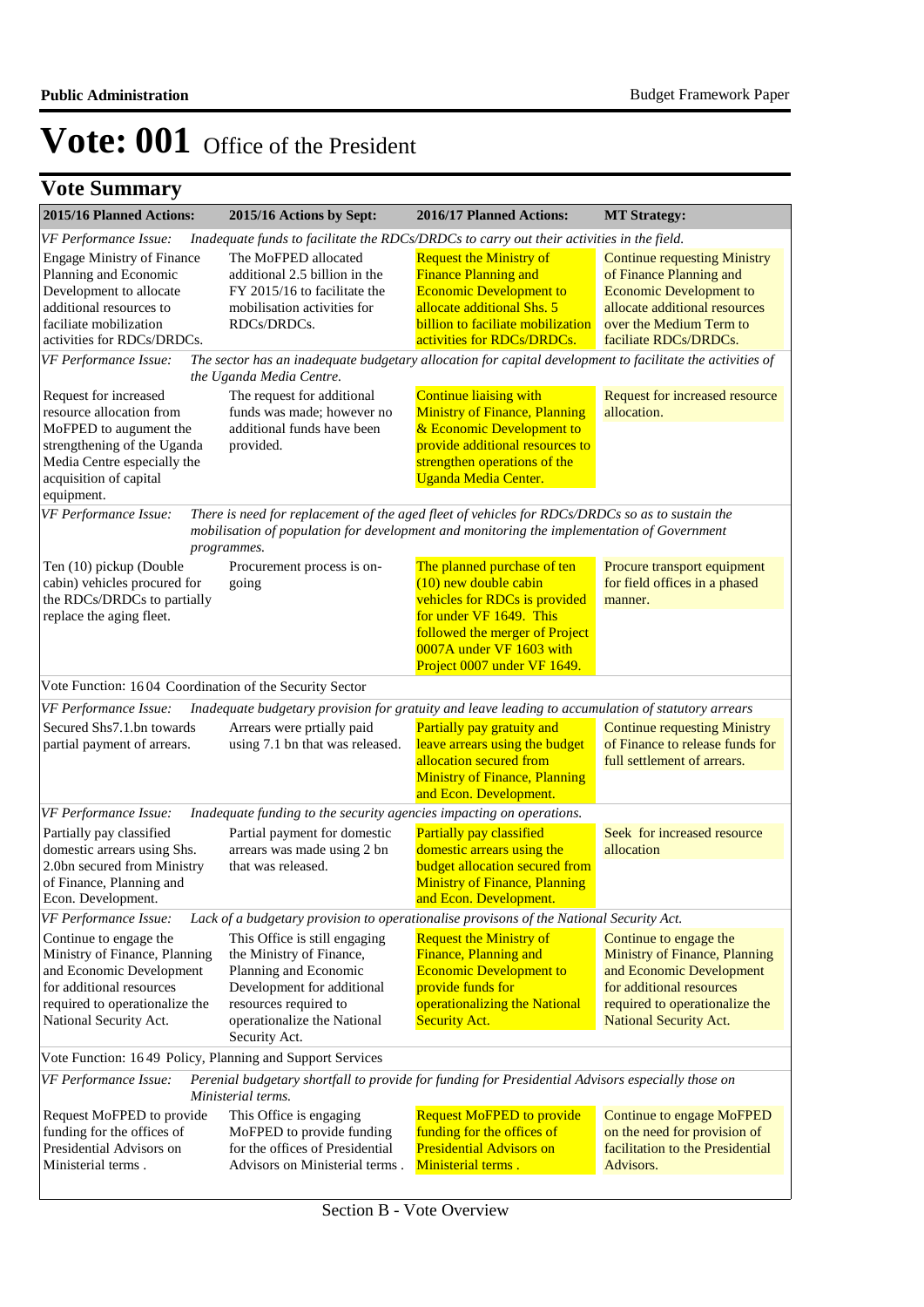## **Vote Summary**

| 2015/16 Planned Actions:                                                                                               | 2015/16 Actions by Sept:                                                                                                                                                                  | 2016/17 Planned Actions:                                                                                                                      | <b>MT Strategy:</b>                                                                                              |
|------------------------------------------------------------------------------------------------------------------------|-------------------------------------------------------------------------------------------------------------------------------------------------------------------------------------------|-----------------------------------------------------------------------------------------------------------------------------------------------|------------------------------------------------------------------------------------------------------------------|
| VF Performance Issue:                                                                                                  | The inadequacy of office tools and facilities required by Resident District Commissioners and Deputies<br>for effective office operation.                                                 |                                                                                                                                               |                                                                                                                  |
| Office furniture and tools<br>procured for RDC offices.                                                                | <b>NIL</b>                                                                                                                                                                                | Office furniture and tools<br>procured for RDC offices.                                                                                       | Continue with phased<br>procurement of office<br>equipment and furniture<br>depending on available<br>resources. |
| VF Performance Issue:                                                                                                  | The shortage of office space due to inadequate provision for funding new constructions and renovation<br>of existing structures.                                                          |                                                                                                                                               |                                                                                                                  |
| Construct two new office.<br>blocks in two (02) Districts<br>and carryout renovation of<br>two (02) old office blocks. | Procurement process for the<br>renovation of office for RDC<br>Lira ongoing- at bidding stage.<br>Construction for Offices of<br>RDCs of Lwengo and<br>Bundibugyo on-going <i>i.e.</i> at | Construct two new office<br>blocks in Adjumani and<br><b>Mubende Districts and</b><br>carryout minor renovation of<br>two (02) office blocks. | Construct and renovate more<br>field offices in a phased<br>manner depending on the<br>availabilty of resources. |
|                                                                                                                        | wall plate.                                                                                                                                                                               |                                                                                                                                               |                                                                                                                  |

## *V3 Proposed Budget Allocations for 2016/17 and the Medium Term*

*This section sets out the proposed vote budget allocations for 2016/17 and the medium term, including major areas of expenditures and any notable changes in allocations.* 

|                                                          | 2015/16            |                        | <b>MTEF Budget Projections</b> |         |         |         |
|----------------------------------------------------------|--------------------|------------------------|--------------------------------|---------|---------|---------|
|                                                          | 2014/15<br>Outturn | Appr.<br><b>Budget</b> | Spent by<br><b>End Sept</b>    | 2016/17 | 2017/18 | 2018/19 |
| Vote: 001 Office of the President                        |                    |                        |                                |         |         |         |
| 1601 Economic Policy Monitoring, Evaluation & Inspection | 1.357              | 2.072                  | 0.481                          | 1.722   | 1.656   | 2.581   |
| 1602 Cabinet Support and Policy Development              | 2.133              | 2.460                  | 0.427                          | 2.960   | 3.055   | 4.662   |
| 1603 Government Mobilisation, Media and Awards           | 12.290             | 19.821                 | 2.997                          | 12.322  | 10.342  | 12.342  |
| 1604 Coordination of the Security Sector                 | 6.437              | 3.940                  | 1.300                          | 3.940   | 3.940   | 4.940   |
| 1649 Policy, Planning and Support Services               | 16.121             | 27.677                 | 4.201                          | 24.460  | 33.584  | 35.894  |
| <b>Total for Vote:</b>                                   | 38.337             | 55.970                 | 9.406                          | 45.404  | 52.576  | 60.418  |

#### **Table V3.1: Past Outturns and Medium Term Projections by Vote Function\***

### **(i) The Total Budget over the Medium Term**

The total allocation for the Vote (excluding ISO) is Shs. 53.82 bn of which Shs. 10.71 is wage, Shs. 38.48 bn is Non wage recurrent and Shs 4.63bn is Development for FY 2015/16. On the otherhand, the total Vote allocation (including ISO) for FY 2015/16 is Shs.107.685 bn. The total allocation for the Vote (incl. ISO) over the Medium Term, is Shs. 327.375 bn of which Shs.107.685 bn is for FY 2015/16; Shs. 105.0bn for FY 2016/17 and Shs. 114.69bn for FY 2017/18.

#### **(ii) The major expenditure allocations in the Vote for 2016/17**

VF of Mobilization Media and Awards: Shs. 6.487bn has been allocated towards funding facilitation of RDCs/DRDCs in the monitoring of government programs; and shs2.65bn for coordination of patriotism clubs countrywide.

VF of Policy, Planning and Support Services, Shs. 2.6 bn/= for acquisition of ten (10) double cabin pick ups and two station wagon vehicles for field and other entitled officers at Headquarters; while Shs. 1.511bn has been provided for construction of two (02) office blocks as well as minor renovation of offices for RDCs/DRDCs.

### **(iii) The major planned changes in resource allocations within the Vote for 2016/17**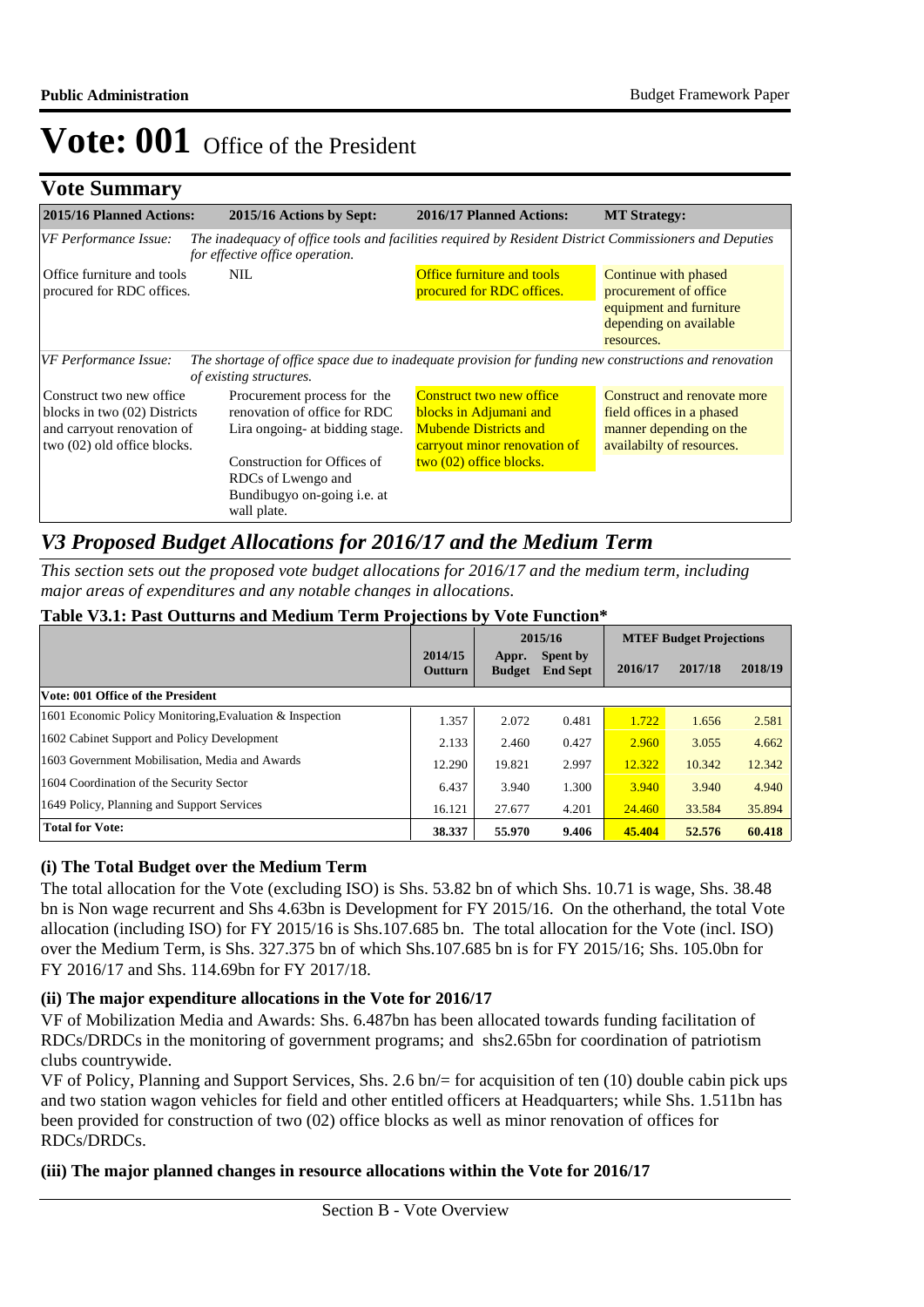## **Vote Summary**

The only planned change in resource allocation will be the switching of shs. 0.35 bn from recurrent to development expenditure for the purpose of acquiring a new vehicle for the Directorate of Economic Affairs and Research. An additional shs. 0.285 bn has been internally re-allocated to cater for utility bills at the new office block.

| Table <i>v5.2.</i> Ivey Changes in voie resource Anocation                                                                                                                  |                                                                                                                                                                                                  |         |                                                                                                                                                 |         |                                                                                                                                                                                           |
|-----------------------------------------------------------------------------------------------------------------------------------------------------------------------------|--------------------------------------------------------------------------------------------------------------------------------------------------------------------------------------------------|---------|-------------------------------------------------------------------------------------------------------------------------------------------------|---------|-------------------------------------------------------------------------------------------------------------------------------------------------------------------------------------------|
| Changes in Budget Allocations and Outputs from 2015/16 Planned Levels:<br>2016/17                                                                                           |                                                                                                                                                                                                  | 2017/18 |                                                                                                                                                 | 2018/19 | <b>Justification for proposed Changes in</b><br><b>Expenditure and Outputs</b>                                                                                                            |
| Vote Function: 1601 Economic Policy Monitoring, Evaluation & Inspection                                                                                                     |                                                                                                                                                                                                  |         |                                                                                                                                                 |         |                                                                                                                                                                                           |
| Output:                                                                                                                                                                     | 1601 01 Monitoring the performance of government policies, programmes and projects                                                                                                               |         |                                                                                                                                                 |         |                                                                                                                                                                                           |
| <b>UShs Bn:</b><br><b>Funds re-allocated from</b><br><b>NWR</b> to Development<br><b>budget to procure transport</b><br>equipment.                                          | $-0.130$ UShs Bn:                                                                                                                                                                                |         | $-0.197$ UShs Bn:                                                                                                                               |         | 0.153 Replacement of aged fleet enhances<br>effective monitoring of Government<br>programs and projects.                                                                                  |
| Output:                                                                                                                                                                     | 1601 05 Economic policy development strengthened                                                                                                                                                 |         |                                                                                                                                                 |         |                                                                                                                                                                                           |
| <b>UShs Bn:</b><br><b>Funds re-allocated from</b><br><b>NWR</b> to Development<br>budget to procure transport<br>equipment.                                                 | $-0.095$ UShs Bn:                                                                                                                                                                                |         | $-0.095$ UShs Bn:                                                                                                                               |         | 0.005 Replacement of aged fleet enhances<br>effective monitoring of Government<br>programs and projects.                                                                                  |
| Vote Function: 1601 Cabinet Support and Policy Development                                                                                                                  |                                                                                                                                                                                                  |         |                                                                                                                                                 |         |                                                                                                                                                                                           |
| Output:                                                                                                                                                                     | 1602 01 Cabinet meetings supported                                                                                                                                                               |         |                                                                                                                                                 |         |                                                                                                                                                                                           |
| <b>UShs Bn:</b>                                                                                                                                                             | $0.500$ UShs Bn:                                                                                                                                                                                 |         | $0.140$ UShs Bn:                                                                                                                                | 1.140   |                                                                                                                                                                                           |
| Vote Function: 1652 Government Mobilisation, Media and Awards                                                                                                               |                                                                                                                                                                                                  |         |                                                                                                                                                 |         |                                                                                                                                                                                           |
| Output:                                                                                                                                                                     | 1603 52 Mobilisation and Implementation Monitoring                                                                                                                                               |         |                                                                                                                                                 |         |                                                                                                                                                                                           |
| <b>UShs Bn:</b><br><b>Funds were a one off</b><br>expenditure namely:<br>organizing the Papal visit,<br>as well as the Swearing -in<br>ceremony for the President<br>elect. | -7.499 UShs Bn:<br>Funds were cut from<br>MoFPED following the two expenditure namely:<br>one off activities <i>i.e.</i><br>organising the Papal visit<br>and Swearing in of<br>President elect. |         | $-9.479$ UShs Bn:<br>Funds were a one off<br>organizing the Papal visit,<br>as well as the Swearing -in<br>ceremony for the President<br>elect. |         | -7.479 Funds were cut from MoFPED as a one<br>off expenditure. Organizing of the<br>Papal Visit and Swearing - in ceremony<br>for the President Elect will be conducted<br>in FY 2015/16. |
| Vote Function: 1601 Policy, Planning and Support Services                                                                                                                   |                                                                                                                                                                                                  |         |                                                                                                                                                 |         |                                                                                                                                                                                           |
| Output:                                                                                                                                                                     | 1649 01 Policy, Consultation, Planning and Monitoring Services                                                                                                                                   |         |                                                                                                                                                 |         |                                                                                                                                                                                           |
| <b>UShs Bn:</b><br>Gratuity funds removed for Gratuity funds removed for<br>Vote 001 ceilings by<br>MoFPED.                                                                 | $-2.982$ UShs Bn:<br>Vote 001 ceilings by<br>MoFPED.                                                                                                                                             |         | $-2.729$ UShs Bn:                                                                                                                               |         | -2.420 Funds to be re-instated in Vote ceiling<br>following advice from MoPS on actual<br>figures for Gratuity expenses.                                                                  |

#### **Table V3.2: Key Changes in Vote Resource Allocation**

## *V4: Vote Challenges for 2016/17 and the Medium Term*

*This section sets out the major challenges the vote faces in 2016/17 and the medium term which the vote has been unable to address in its spending plans.*

The key challenge facing the Vote in the execution of its mandate is a constrained budget provision. Below are the major un-funded/under-funded outputs:

A) Office accommodation for RDCs and DRDCs: The Vote anticipates to construct at least 20 office blocks every financial year for 5 years to address the challenge of office accommodation in field offices. The funding requirement for this deliverable requires an allocation of shs. 13.0 bn annually. However, due to resource constraints, the vote can only allocate shs.1.3 bn to construct two (2) office blocks per financial year at a cost of shs. 0.650 bn per block hence a funding gap of shs. 11.7bn each financial year.

B) Facilitation of Presidential Advisors and RDCs and DRDCs: The vote has a funding gap in respect of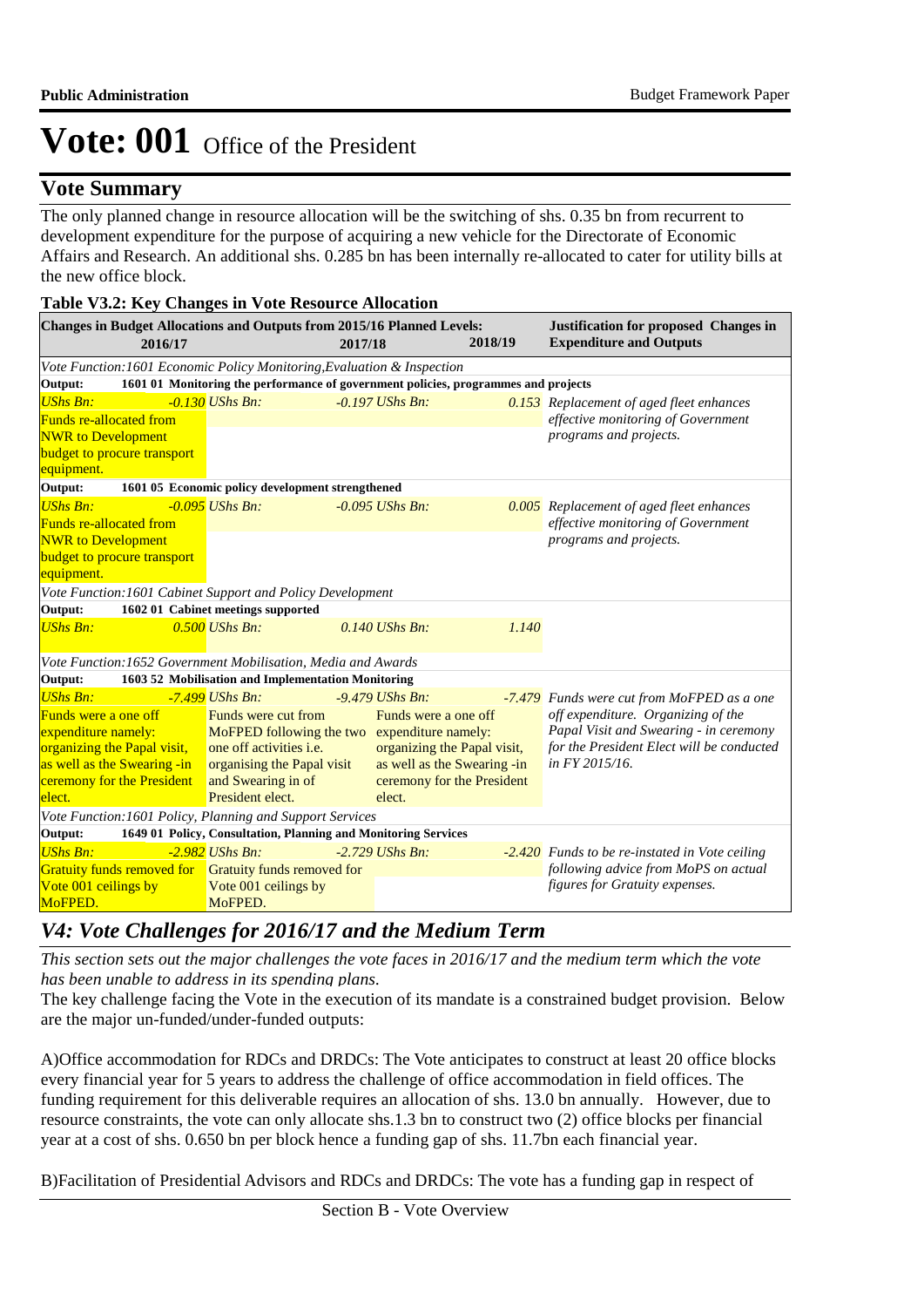## **Vote Summary**

facilitation to Presidential Advisors as well as facilitating the monitoring work of RDCs and DRDCs. The terms and conditions of the appointments stipulate the facilitation to these entitled officers but no additional allocation is available in the budget. The annual funding gap is shs 5 bn for RDCs and DRDCs and shs . 2.9bn for Presidential Advisors.

In addition, most of the vehicles to the RDCs and DRDCs are aged thus requiring replacement. However, the vote can only replace ten (10) vehicles in this FY against a requirement of 110 vehicles thus a funding gap of shs. 12.4bn.

C)Physical infrastructure for the National Leadership Institute (NALI), Kyankwanzi: NALI requires shs 4.0bn to address the shortage of physical infrastructure.

D) Technical and transport equipment for Uganda Media Centre (UMC): A total amount of shs. 3.7bn is required to establish regional centers.

E) District Coordination Offices for Patriotism Clubs: The National Patriotism Secretariat requires additional allocation of shs. 1.5bn to establish and facilitate coordination of patriotism activities in the districts, acquire and distribute IEC materials.

F) Operationalisation of National Security Act: The Office of the Security Coordination is required to implement the provisions of the National Security Act, which provides among others the lawful interception of communication and acquisition of land and buildings of offices. The funding gap is shs 205 bn.

G) The Manifesto implementation Unit (MIU): MIU is mandated to monitor the status and progress of Manifesto implementation nation-wide. However, the available funding is inadequate to support the activities requiring additional funding of shs 800 million.

H)Implementation of the three year Strategic Plan for the Directorate of Economic Affairs and Research (DEAR): The Directorate requires funding of shs. 5.0bn over a period of three years to implement its Strategic Plan (2014/15 – 16/17) whose objective is line with the NDP II and Vision 2040, and is aimed towards achievement of Policy vibrancy and effective Monitoring and Evaluation of government programs and projects. The key unfunded activities in the plan include undertaking impact assessment of key economic government programs, projects, and policies; organizing quarterly conferences on topical economic issues; all the vehicles are aged thus requiring replacement, and development of an IT based M&E system.

I)Recapitalizing of the Uganda Printing and Publishing Corporation (UPPC) to make it a viable government corporation: UPPC does not receive any funding from the government, and has old/obsolete machines that require replacement. The sales revenue is inadequate for the capital purchases. The required funding is shs. 4.5bn.

J) Acquisition of land for Central Government Offices: Cabinet approved the acquisition of land for the construction of Government offices in a location to ease coordination and effectiveness, and reduce on rent expenditure. The required funding over the medium term is shs.85bn of which shs. 40bn was required in the FY 2015/16 but was never realized. The amount remains outstanding in FY 2016/17.

**Table V4.1: Additional Output Funding Requests**

| <b>Additional Requirements for Funding and</b><br><b>Outputs in 2016/17:</b>                  | <b>Justification of Requirement for</b><br><b>Additional Outputs and Funding</b> |  |
|-----------------------------------------------------------------------------------------------|----------------------------------------------------------------------------------|--|
| Vote Function: 1601 Economic Policy Monitoring, Evaluation & Inspection                       |                                                                                  |  |
| 1601 01 Monitoring the performance of government policies, programmes and projects<br>Output: |                                                                                  |  |
| $\alpha$ $\alpha$ $\beta$ $\gamma$ $\alpha$                                                   |                                                                                  |  |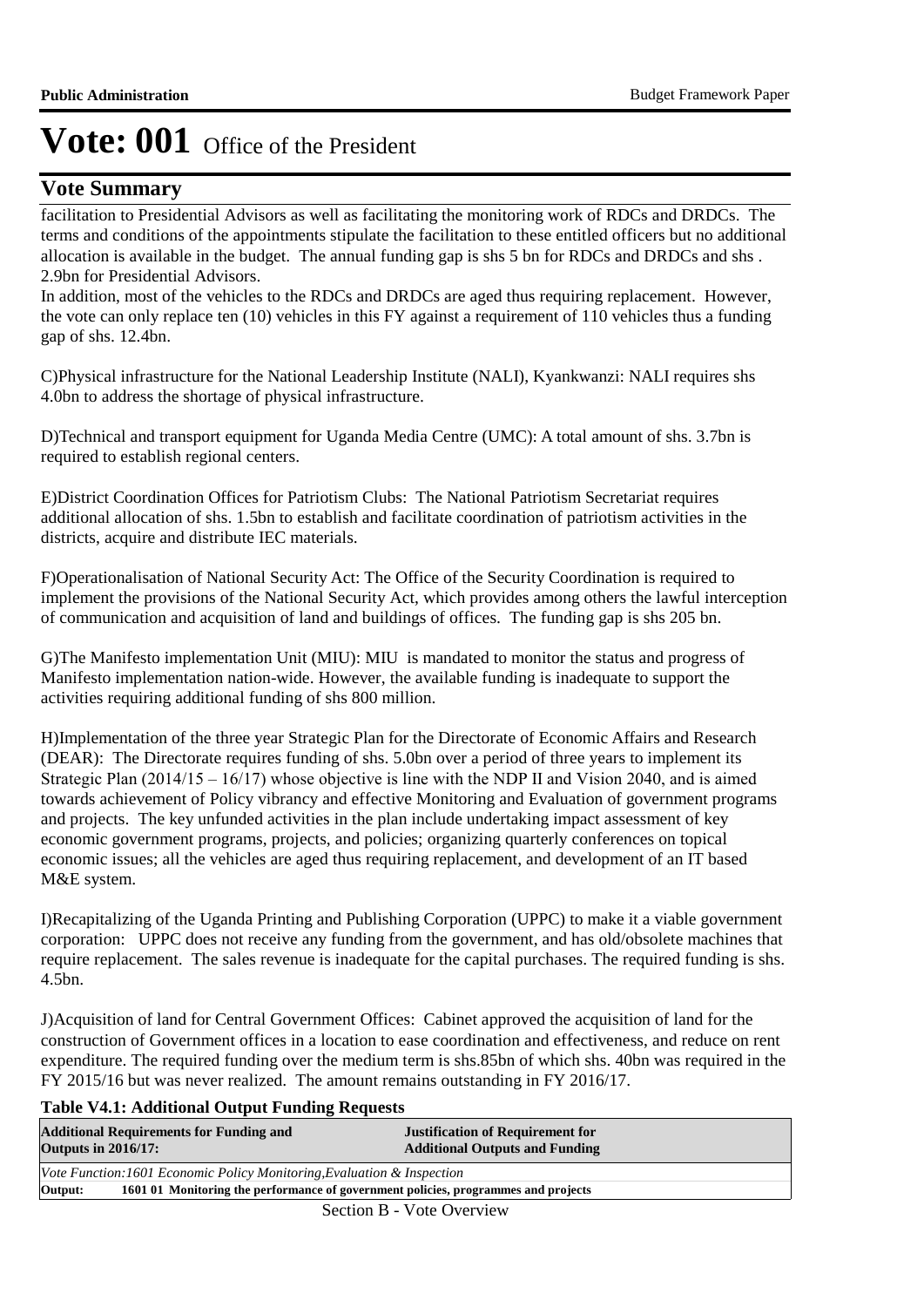## **Vote Summary**

| <b>Additional Requirements for Funding and</b><br><b>Outputs in 2016/17:</b>                                                                                                                                                                                                                                                           | <b>Justification of Requirement for</b><br><b>Additional Outputs and Funding</b>                                                                                                                                                                                                                                                                                                                                                                                                                                                                                                                                                                       |  |
|----------------------------------------------------------------------------------------------------------------------------------------------------------------------------------------------------------------------------------------------------------------------------------------------------------------------------------------|--------------------------------------------------------------------------------------------------------------------------------------------------------------------------------------------------------------------------------------------------------------------------------------------------------------------------------------------------------------------------------------------------------------------------------------------------------------------------------------------------------------------------------------------------------------------------------------------------------------------------------------------------------|--|
| <b>UShs Bn:</b><br>4.300<br>The Directorate needs an additional allocation for it to<br>implement the Strategic Plan (2014/15-16/17) effectively.                                                                                                                                                                                      | Out of the 5.3 bn required to implement the DEAR Strategic Plan,<br>Shs. 1 billion has been released hence a deficit of 4.3 bn. The<br>Directorate requires funding of Shs. 4.3 bn over a period of three<br>years to implement its Strategic Plan which is in line with the<br>NDP and Vision 2040 objectives and is aimed towards<br>achievement of policy vibrancy and effective Monitoring and<br>Evaluation of government programs and projects. The key<br>unfunded activities in the plan include, undertaking impact<br>assessments of key economic government programmes, projects<br>and policies and development of an IT based M&E system. |  |
| Vote Function: 1601 Government Mobilisation, Media and Awards<br>1603 01 National Honours & Awards conferred<br>Output:                                                                                                                                                                                                                |                                                                                                                                                                                                                                                                                                                                                                                                                                                                                                                                                                                                                                                        |  |
| <b>UShs Bn:</b><br>3.500<br>Funds are required to conduct research to enable<br>identification of individuals for National honours; restocking<br>of Civilian medals; facilitation of medal beneficiaries;<br>printing of the National Honours and Awards Regulations<br>and publication of medalists in the Gazette.                  | Research to be conducted to collect information on individuals<br>meriting awards. Funds will also be required for purchase of<br>medals and sensitize citizens on National Honours and Awards.                                                                                                                                                                                                                                                                                                                                                                                                                                                        |  |
| Vote Function: 1601 Coordination of the Security Sector                                                                                                                                                                                                                                                                                |                                                                                                                                                                                                                                                                                                                                                                                                                                                                                                                                                                                                                                                        |  |
| 1604 01 Coordination of Security Services<br>Output:<br><b>UShs Bn:</b><br>Implementation of the lawful interception of communication<br>Vote Function: 1672 Policy, Planning and Support Services                                                                                                                                     | Need to acquire specialised communication equipment so as to<br>implement provisions of the National Security Act.                                                                                                                                                                                                                                                                                                                                                                                                                                                                                                                                     |  |
| 1649 72 Government Buildings and Administrative Infrastructure<br>Output:                                                                                                                                                                                                                                                              |                                                                                                                                                                                                                                                                                                                                                                                                                                                                                                                                                                                                                                                        |  |
| <b>UShs Bn:</b><br>36.700<br>RDCs in more than 100 Districts do not have office<br>accomodation and construction of 20 office blocks in a<br>Financial Year would address the problem in a period of 5<br>years but funds are available for only two office blocks per<br>year.<br>Acquisition of land for Central Government offices. | Construction of government offices to accommodate<br>RDCs/DRDCs facilitates effective monitoring of the<br>implementation of government programs and projects and<br>reducing expenditure on rent.                                                                                                                                                                                                                                                                                                                                                                                                                                                     |  |

*This section discusses how the vote's plans will address and respond to the cross-cutting policy, issues of gender and equity; HIV/AIDS; and the Environment, and other budgetary issues such as Arrears and NTR..* 

### **(i) Cross-cutting Policy Issues**

*(i) Gender and Equity*

**Objective:** Mainstreaming of Gender issues in RDCs / DRDCs mobilization campaigns *Issue of Concern* : Promote gender awareness programmes in sensitization campaigns by RDCs

*Proposed Intervensions* 

Organise sentization programmes by RDCs on issues affecting women and girl children.

0.01 *Budget Allocations*  UGX billion

Number of sensitization programmes conducted on issues of women. *Performance Indicators*

#### *(ii) HIV/AIDS*

**Objective:** Prevent and manage HIV/AIDS cases among staff